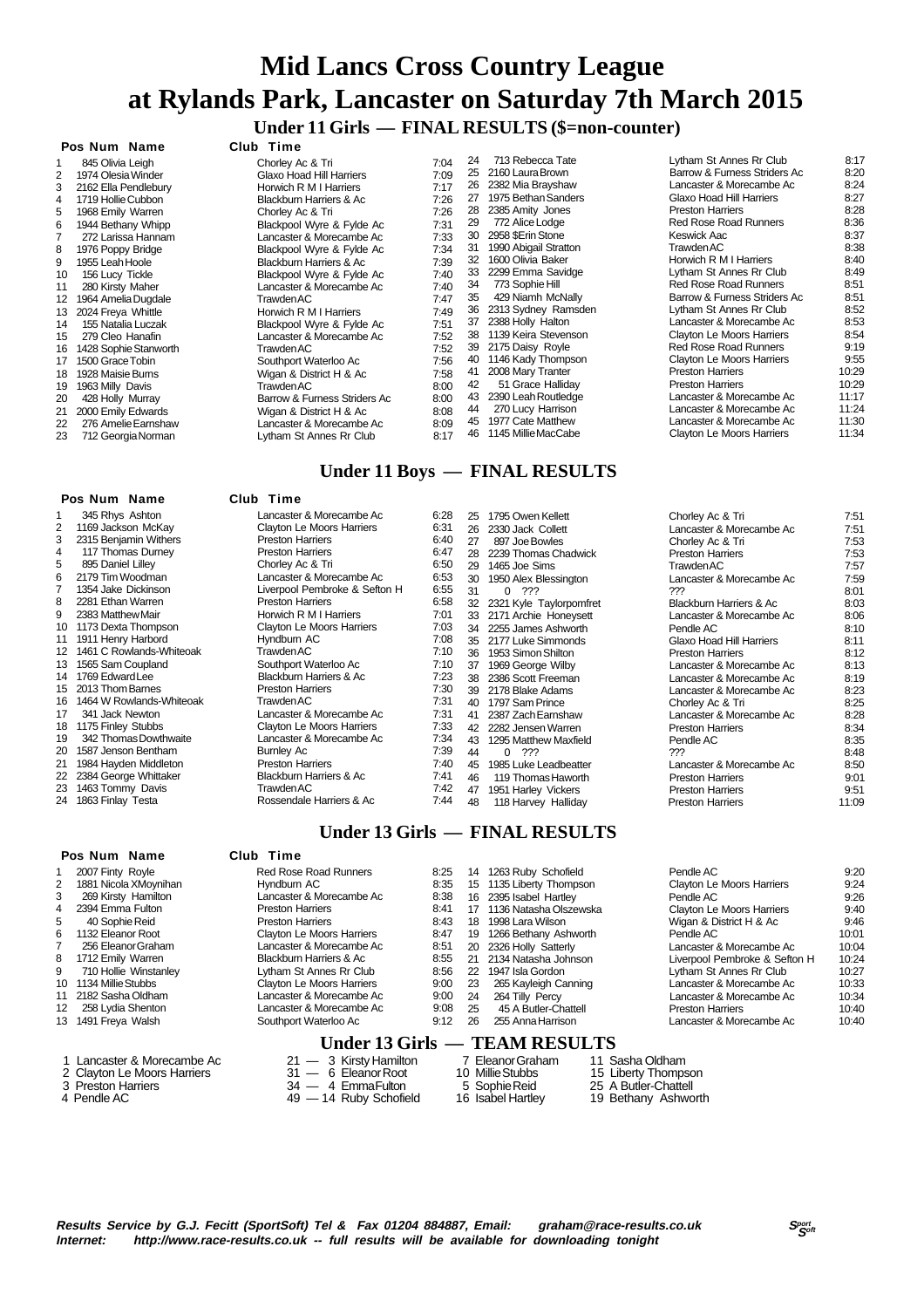# **Mid Lancs Cross Country League at Rylands Park, Lancaster on Saturday 7th March 2015**

# **Race 4 - Under 13 Boys — FINAL RESULTS (\$=non-counter)**

### **Pos Num Name Club Time**

|   | гоэ нин нине           | <b>UNU IND</b>                |       |     |                            |                           |       |
|---|------------------------|-------------------------------|-------|-----|----------------------------|---------------------------|-------|
|   | 1642 Lewis Wilkes      | Horwich R M I Harriers        | 10:53 |     | 13 2026 Matthew Fazakerley | <b>Preston Harriers</b>   | 12:28 |
|   | 2 2038 Tom Massey      | Horwich R M I Harriers        | 11:10 | 14  | 1765 Daniel Brown          | Blackburn Harriers & Ac   | 12:32 |
|   | 3 2059 Luke Brindle    | Horwich R M I Harriers        | 11:34 |     | 15 2048 Adam Chippendale   | <b>Preston Harriers</b>   | 12:38 |
|   | 4 1351 Tom Dickinson   | Liverpool Pembroke & Sefton H | 11:41 |     | 16 2011 Bruno Eaves        | Blackpool Wyre & Fylde Ac | 12:49 |
| 5 | 332 Tyler Hanafin      | Lancaster & Morecambe Ac      | 11:43 | 17  | 326 Matthew Bunce          | Lancaster & Morecambe Ac  | 12:55 |
| 6 | 201 James Smith        | Blackpool Wyre & Fylde Ac     | 11:49 |     | 18 2021 Jack Sloman        | Lancaster & Morecambe Ac  | 13:06 |
|   | 2015 Robert Seddon     | Horwich R M I Harriers        | 11:55 |     | 19 2052 Harry Nelson       | Pendle AC                 | 13:28 |
| 8 | 111 Euan Marsden       | <b>Preston Harriers</b>       | 11:56 | 20  | 331 Harry Shaw             | Lancaster & Morecambe Ac  | 13:29 |
| 9 | 679 Joshua Roelants    | Kendal-Helm Composite         | 12:06 | -21 | 684 Toby Umpleby           | Kendal-Helm Composite     | 13:34 |
|   | 10 1643 Kieran Kinealy | Horwich R M I Harriers        | 12:06 |     | 22 2012 Isaac Mills        | <b>Preston Harriers</b>   | 14:09 |
|   | 11 2957 \$Sam Stone    | Keswick Aac                   | 12:12 | 23  | 114 Aaron Halliday         | <b>Preston Harriers</b>   | 16:19 |
|   | 12 1352 Alex Lang      | Liverpool Pembroke & Sefton H | 12:12 |     |                            |                           |       |
|   |                        |                               |       |     |                            |                           |       |

# **Race 4 - Under 13 Boys — TEAM RESULTS**

### **NOTE: Unattached and non-counters are DELETED before teams are calculated**

3 Lancaster & Morecambe Ac

1 Horwich R M I Harriers 6 — 6 — 1 Lewis Wilkes 2 Tom Massey 3 Luke Brindle<br>2 Preston Harriers 2 34 — 8 Euan Marsden 12 Matthew Fazakerley 14 Adam Chippendale 24 — 8 Euan Marsden 12 Matthew Fazakerley 14 Adam Chippendale 38 — 5 Tyler Hanafin 16 Matthew Bunce 17 Jack Sloman

### **Race 4 - Under 15 Girls — FINAL RESULTS (\$=non-counter)**

### **Pos Num Name Club Time**

| 1. | 644 Samantha Bland  | Kendal-Helm Composite            | 11:51 |
|----|---------------------|----------------------------------|-------|
| 2  | 1130 Alice Pier     | Clayton Le Moors Harriers        | 12:05 |
| 3  | 1878 Eve Hutchinson | Hyndburn AC                      | 12:33 |
| 4  | 708 Chloe Norman    | Lytham St Annes Rr Club          | 13:06 |
| 5  | 143 Taylor Holland  | Blackpool Wyre & Fylde Ac        | 13:25 |
| 6  | 643 Imogen Gorst    | Kendal-Helm Composite            | 13:55 |
| 7  | 1131 Lucy Stevenson | <b>Clayton Le Moors Harriers</b> | 16:41 |
|    |                     |                                  |       |

### **Race 4 - Under 15 Girls — TEAM RESULTS**

### **No complete teams**

# **Race 5 - Under 15 Boys — FINAL RESULTS**<br>Club Time

#### **Pos Num Name**

**Pos Num Name** 1 1281 Thomas Marchant<br>2 1156 Jordan McDonald 2 1156 Jordan McDonald<br>3 1282 Tiarnan Crorken 1282 Tiarnan Crorken 4 2226 Emerson James<br>5 2203 Eraser Symon 5 2203 Fraser Symon<br>6 1897 William Movnih 1897 William Moynihan 7 1931 Murray Murray<br>8 1341 Joseph Chadd 1341 Joseph Chadderton

|                | 1849 Joshua Whitehead | Rossendale Harriers & Ac      | 12:23 | 10 | 312 Joseph Twigg       | Lancaster & Morecambe Ac  | 13:51 |
|----------------|-----------------------|-------------------------------|-------|----|------------------------|---------------------------|-------|
| $\overline{2}$ | 321 Shea Hannam       | Lancaster & Morecambe Ac      | 12:57 | 11 | 406 Daniel Moss        | Wesham Road Runners & Ac  | 14:00 |
|                | 3 1349 Ross Harrison  | Liverpool Pembroke & Sefton H | 13:14 |    | 12 1162 Thomas Bradley | Clayton Le Moors Harriers | 14:04 |
|                | 4 1924 Adam Jones     | Liverpool Pembroke & Sefton H | 13:24 | 13 | 1255 Jacob Aubrey      | Kendal-Helm Composite     | 14:09 |
|                | 5 1346 Joseph Martin  | Liverpool Pembroke & Sefton H | 13:35 | 14 | 1287 Gregan Baker      | Pendle AC                 | 14:35 |
| 6              | 469 Jake Cooper       | Barrow & Furness Striders Ac  | 13:39 | 15 | 1641 Robert Gibson     | Horwich R M I Harriers    | 14:45 |
|                | 2227 Thomas Knowles   | Lancaster & Morecambe Ac      | 13:45 | 16 | 1286 Harry Schofield   | Pendle AC                 | 14:50 |
|                | 8 2166 Dexter Sparrow | <b>Preston Harriers</b>       | 13:48 | 17 | 1284 Geffen Jacob Van  | Pendle AC                 | 16:08 |
|                | 9 1288 Timothy Barnes | Pendle AC                     | 13:50 | 18 | 1292 Harvey VanGeffen  | Pendle AC                 | 16:34 |
|                |                       |                               |       |    |                        |                           |       |

### **Race 5 - Under 15 Boys — TEAM RESULTS**

| 1 Liverpool Pembroke & Sefton H | $12 - 3$ Ross Harrison | 4 Adam Jones     | 5 Joseph Martin    |
|---------------------------------|------------------------|------------------|--------------------|
| 2 Lancaster & Morecambe Ac      | $19 - 2$ Shea Hannam   | 7 Thomas Knowles | 10 Joseph Twigg    |
| 3 Pendle AC                     | 39 — 9 Timothy Barnes  | 14 Gregan Baker  | 16 Harry Schofield |

### **Race 5 - Under 17 Women — FINAL RESULTS**

### **Pos Num Name Club Time**

| 1 2272 Daisy Purcell  | Kendal Amateur Athletic Club | 14:05 |
|-----------------------|------------------------------|-------|
| 2 1874 Emma Guilfoyle | Hyndburn AC                  | 15:36 |
| 3 1129 Bethany Quinn  | Clayton Le Moors Harriers    | 17:21 |
| 4 240 Shannon Perry   | Lancaster & Morecambe Ac     | 17:41 |

### **Race 5 - Under 17 Women — TEAM RESULTS No complete teams**

# **Race 6 - Under 17 Men — FINAL RESULTS (\$=non-counter)**

| Pendle AC                      | 19:12 9 |                 | 191 Thomas Matthews      | Blackpool Wyre & Fylde Ac    | 21:47 |
|--------------------------------|---------|-----------------|--------------------------|------------------------------|-------|
| Clayton Le Moors Harriers      | 19:14   |                 | 10 2972 \$Joedan Rawling | Crook AC                     | 21:50 |
| Pendle AC                      | 20:51   |                 | 11 1278 Luke Thompson    | Pendle AC                    | 22:18 |
| Pendle AC                      | 21:15   | 12 <sup>°</sup> | 192 Samuel Matthews      | Blackpool Wyre & Fylde Ac    | 23:50 |
| Barrow & Furness Striders Ac   | 21:17   |                 | 13 2030 Ethan Hodgkinson | Red Rose Road Runners        | 25:02 |
| Hyndburn AC                    | 21:20   | 14              | 464 Jonty Dacre          | Barrow & Furness Striders Ac | 26:05 |
| Barrow & Furness Striders Ac   | 21:29   |                 | 15 2442 Natham Cheetham  | Blackpool Wyre & Fylde Ac    | 26:46 |
| I ivernool Pembroke & Sefton H | 21.42   |                 |                          |                              |       |

#### **Race 6 - Under 17 Men — TEAM RESULTS NOTE: Unattached and non-counters are DELETED before teams are calculated**

| Pendle AC                      | 8 - 1 Thomas Marchant | 3 Tiarnan Crorken<br>4 Emerson James                                                                                |               |
|--------------------------------|-----------------------|---------------------------------------------------------------------------------------------------------------------|---------------|
| 2 Barrow & Furness Striders Ac | 25 — 5 Fraser Symon   | 7 Murray Murray<br>13 Jonty Dacre                                                                                   |               |
|                                |                       | Reselinsk Solvikje By Føde / Fecitt (SportSoft) Tel & hurans dviaddes s4887) Ennanel Matheumam @ habburastufbactuan | Sport<br>Soft |
|                                |                       |                                                                                                                     |               |

**Internet: http://www.race-results.co.uk -- full results will be available for downloading tonight**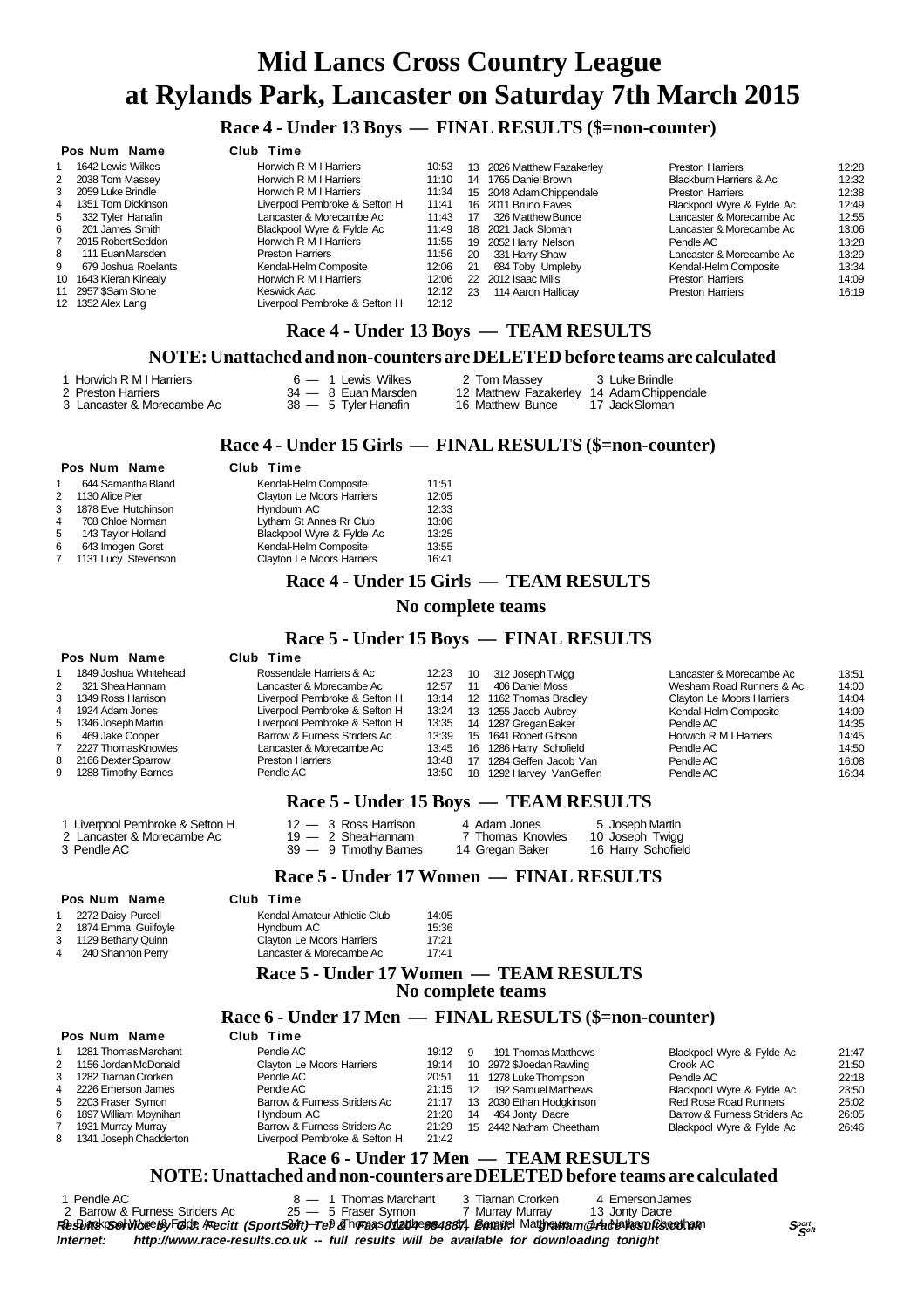# **Mid Lancs Cross Country League at Rylands Park, Lancaster on Saturday 7th March 2015**

## **Race 6 - Ladies under 20**

|   | Pos Num Name            | Cat/Pos | Club                           | Time  |
|---|-------------------------|---------|--------------------------------|-------|
| 1 | 2400 Lauren Gowland     | L20     | 1 Blackpool Wyre & Fylde Ac    | 22:32 |
|   | 2 16 Laura Sullivan     | L20     | 2 Preston Harriers             | 22:40 |
|   | 3 2072 Tilly McCarthy   | L20     | 3 Lancaster University         | 23:04 |
|   | 4 2291 Daisy Hunt       | L20     | 4 Lancaster University         | 24:41 |
| 5 | 420 Sophie Seddon       | L20     | 5 Barrow & Furness Striders Ac | 25:16 |
|   | 6 2031 Naomi Richardson | L20     | 6 Red Rose Road Runners        | 35:00 |

# **Race 6 - Ladies under 20 — TEAM RESULTS**

### **No complete teams**

### **Race 6 - Ladies over 18**

| L<br>2417 Lydia Chapman<br>1 Preston Harriers<br>21:13<br>1106 Dawn Richardson<br>26:58<br>60<br>L45<br>12 Clayton Le Moors Harriers<br>955 ClareMcKeown<br>L35<br>2<br>$\mathbf{1}$<br>Border Harriers & Ac<br>21:18<br>61<br>L45<br>13 Red Rose Road Runners<br>27:05<br>744 Paula Plowman<br>418 Christina Wiejak<br>3 Barrow & Furness Striders Ac<br>21:32<br>62<br>16 Barrow & Furness Striders Ac<br>L<br>414 Helen Walker<br>L35<br>27:15<br>4<br>2184 Catherine Slater<br>Г<br>4 Preston Harriers<br>22:01<br>63<br>229 Gill Hamilton<br>L35<br>17 Lancaster & Morecambe Ac<br>27:17<br>22:03<br>2199 Maria Snell<br>L<br>5 Lancaster & Morecambe Ac<br>64<br>6 Vicki Sherrington<br>L35<br>18 Preston Harriers<br>27:18<br>6 Barrow & Furness Striders Ac<br>22:09<br>L45<br>417 Rachel Thompson<br>L.<br>65<br>14 Southport Waterloo Ac<br>27:22<br>1471 Carole James<br>L45<br>1 Wigan & District H & Ac<br>22:10<br>66<br>L35<br>19 Trawden AC<br>27:53<br>7<br>534 Jayne Taylor<br>2250 Jenny McAndrew<br>8<br>358 Catherine Carrdus<br>L35<br>2 Wesham Road Runners & Ac<br>22:11<br>67<br>2029 Sarah Maltby<br>27:55<br>L.<br>67 Red Rose Road Runners<br>9<br>9 Preston Harriers<br>22:21<br>13 Jenny Parker<br>L<br>68<br>631 Susan Booth<br>L45<br>15 Kendal Amateur Athletic Club<br>27:58<br>L35<br>3 Kendal Amateur Athletic Club<br>22:25<br>L <sub>55</sub><br>28:01<br>10<br>635 Allison Daly<br>69<br>629 Dianne Priestley<br>4 Kendal Amateur Athletic Club<br>230 Lauren Gora<br>22:29<br>70<br>11<br>L.<br>11 Lancaster & Morecambe Ac<br>1592 Christa Whatmough<br>L35<br>20 Horwich R M I Harriers<br>28:05<br>L20<br>22:32<br>2400 Lauren Gowland<br>12<br>$\mathbf{1}$<br>Blackpool Wyre & Fylde Ac<br>71<br>1112 Helen Burnett<br>L35<br>21 Clayton Le Moors Harriers<br>28:06<br>L35<br>4 Liverpool Pembroke & Sefton H<br>22:33<br>72<br>L.<br>13<br>1311 Claire Constable<br>507 Bethany Bloor<br>72 Lancaster University<br>28:24<br>22:35<br>14<br>2037 Hannah Bateson<br>14 Lancaster & Morecambe Ac<br>73<br>L45<br>28:25<br>L.<br>695 Julia Rolfe<br>16 Lytham St Annes Rr Club<br>L20<br>2 Preston Harriers<br>22:40<br>74<br>15<br>16 Laura Sullivan<br>L45<br>17 Red Rose Road Runners<br>28:25<br>750 Margaret Lupton<br>641 Mairead Rocke<br>16 Kendal Amateur Athletic Club<br>22:42<br>75<br>28:25<br>16<br>L<br>698 Dawn Bloor<br>L45<br>18 Lytham St Annes Rr Club<br>L35<br>17<br>539 Julie Platt<br>5 Wigan & District H & Ac<br>23:02<br>76<br>L <sub>55</sub><br>2196 Catherine Grisedale<br>5 Barrow & Furness Striders Ac<br>28:36<br>L20<br>23:04<br>18<br>2072 Tilly McCarthy<br>3 Lancaster University<br>77<br>28:41<br>2071 Laura Lewis<br>L.<br>77 Lancaster University<br>19<br>130 Elizabeth Lake<br>19 Blackpool Wyre & Fylde Ac<br>23:19<br>78<br>L35<br>22 Trawden AC<br>L<br>1415 Deborah Stevenson<br>28:48<br>20 Lancaster & Morecambe Ac<br>23:23<br>20<br>2063 Jayne Perry<br>L<br>79<br>2057 Sarah Grisdale<br>79 Barrow & Furness Striders Ac<br>28:53<br>L<br>21<br>231 Deborah Oakley<br>21 Lancaster & Morecambe Ac<br>23:29<br>80<br>L35<br>23 Red Rose Road Runners<br>L<br>751 Debbie Porter<br>28:57<br>22<br>415 Katie Savage<br>22 Barrow & Furness Striders Ac<br>23:40<br>81<br>L45<br>L<br>352 Lisa Minns<br>19 Wesham Road Runners & Ac<br>29:08<br>23<br>2192 Rebecca McLean<br>L<br>23 Lancaster University<br>23:47<br>82<br>1567 Faron Jones<br>82 Burnley Ac<br>29:15<br>L.<br>24<br>2106 Ambi Tipping<br>24 Preston Harriers<br>23:56<br>L<br>83<br>1105 Yvonne Wickham<br>L45<br>20 Clayton Le Moors Harriers<br>29:45<br>25<br>354 Carmel Sullivan<br>2 Wesham Road Runners & Ac<br>24:04<br>L45<br>84<br>2412 Alexandra Everest<br>L.<br>84 Lytham St Annes Rr Club<br>29:48<br>L35<br>26<br>412 Jill Seddon<br>6 Barrow & Furness Striders Ac<br>24:09<br>85<br>L35<br>761 Vicky Gore<br>24 Red Rose Road Runners<br>30:11<br>27<br>356 Sue Coulthurst<br>L45<br>3 Wesham Road Runners & Ac<br>24:12<br>21 Trawden AC<br>86<br>2251 Charis Rowlands<br>L45<br>30:16<br>28<br>L <sub>40</sub><br>1 Barrow & Furness Striders Ac<br>24:14<br>87<br>2288 Lynn Murray<br>2066 Adela Nuttall<br>L45<br>22 Preston Harriers<br>30:57<br>29<br>1481 Tracey Peters<br>29 Southport Waterloo Ac<br>L<br>24:19<br>88<br>30:59<br>1466 Sue Stewart<br>L65<br>1 Southport Waterloo Ac<br>L35<br>30<br>128 Stasia Bligh<br>7 Blackpool Wyre & Fylde Ac<br>24:23<br>89<br>L45<br>349 Kerry Eccles<br>23 Wesham Road Runners & Ac<br>31:07<br>31<br>953 Fiona Smith<br>L45<br>4 Border Harriers & Ac<br>24:28<br>90<br>31:19<br>205 Mary Hewitt<br>L55<br>6 Garstang<br>32<br>2105 Emma EssexCrosby<br>L.<br>32 Preston Harriers<br>24:29<br>91<br>208 Julia Patefield<br>L45<br>24 Garstang<br>31:20<br>33<br>2 Marion Hesketh<br>L <sub>55</sub><br>1 Preston Harriers<br>24:34<br>92<br>1419 Jill Maxfield<br>L35<br>25 Trawden AC<br>31:35<br>34<br>L20<br>4 Lancaster University<br>24:41<br>93<br>L <sub>55</sub><br>2291 Daisy Hunt<br>742 Karen Clark<br>7 Red Rose Road Runners<br>31:42<br>35<br>351 Tracey Hulme<br>L45<br>5 Wesham Road Runners & Ac<br>25:02<br>L45<br>31:46<br>94<br>1469 Jane Blacklin<br>25 Southport Waterloo Ac<br>L35<br>25:04<br>36<br>1182 Emma Bailey<br>8 Barlick Fr<br>95<br>826 Christine Sweatman<br>L <sub>55</sub><br>8 Chorley Ac & Tri<br>31:55<br>L <sub>45</sub><br>6 Glaxo Hoad Hill Harriers<br>37<br>903 Joanne McLeod<br>25:11<br>96<br>L35<br>26 Preston Harriers<br>8 Melanie Haworth<br>32:11<br>38<br>420 Sophie Seddon<br>L20<br>5 Barrow & Furness Striders Ac<br>25:16<br>L65<br>97<br>1 Judith Deakin<br>2 Preston Harriers<br>32:14<br>39<br>636 Martina Pyne<br>L<br>39 Kendal Amateur Athletic Club<br>25:17<br>98<br>L <sub>55</sub><br>741 Jenny Fairclough<br>9 Red Rose Road Runners<br>32:24<br>40<br>L35<br>9 Barrow & Furness Striders Ac<br>25:18<br>410 Sonja Foster<br>L45<br>99<br>3 Sue Wickham<br>26 Preston Harriers<br>32:53<br>41<br>2121 Jenny Gornall<br>41 Preston Harriers<br>25:18<br>L<br>100<br>765 Claire Shaw<br>L.<br>32:58<br>100 Red Rose Road Runners<br>553 Sarah Morton<br>25:23<br>42<br>L<br>42 Wigan & District H & Ac<br>101<br>745 Helen Orson<br>L45<br>33:22<br>27 Red Rose Road Runners<br>L35<br>25:23<br>43<br>1971 Michelle Tickle<br>10 Blackpool Wyre & Fylde Ac<br>102<br>548 Melanie Wane<br>L<br>102 Wigan & District H & Ac<br>33:35<br>1103 Irene Roche<br>L55<br>2 Clayton Le Moors Harriers<br>25:28<br>44<br>103<br>753 Wendy Ward<br>L35<br>27 Red Rose Road Runners<br>33:48<br>45 Garstang<br>25:36<br>104 2010 Angela Tranter<br>L45<br>45<br>2115 Manssa Cornall<br>L<br>28 Preston Harriers<br>33:50<br>213 Amie McAvoy<br>46 Garstang<br>25:40<br>105 2416 Helen Horridge<br>L35<br>28 Horwich R M I Harriers<br>46<br>L<br>34:00<br>L35<br>11 Southport Waterloo Ac<br>25:50<br>47<br>1478 Michelle Spencer<br>106 696 Karen Lanigan<br>L45<br>29 Lytham St Annes Rr Club<br>34:10<br>L <sub>45</sub><br>7 Kendal Amateur Athletic Club<br>48<br>634 Lucy Varney<br>26:12<br>107<br>748 Diane Hill<br>L45<br>30 Red Rose Road Runners<br>34:12<br>49<br>2202 Kerry Travers<br>L35<br>12 Barrow & Furness Striders Ac<br>26:15<br>L35<br>108 755 Lisa Hyde<br>29 Red Rose Road Runners<br>34:30<br>50<br>2393 Sharone Bullock<br>L35<br>13 Kendal Amateur Athletic Club<br>26:18<br>109 2031 Naomi Richardson<br>L20<br>6 Red Rose Road Runners<br>35:00<br>51<br>122 Karen Dunford<br>L45<br>8 Blackpool Wyre & Fylde Ac<br>26:19<br>110 2392 Louise Walsh<br>L <sub>40</sub><br>2 Red Rose Road Runners<br>35:03<br>52<br>L35<br>2197 Yvonne Morrell<br>14 Barrow & Furness Striders Ac<br>26:21<br>111 1099 Christine Leathley<br>L65<br>3 Clayton Le Moors Harriers<br>36:16<br>53<br>124 Laura Lawler<br>L45<br>9<br>Blackpool Wyre & Fylde Ac<br>26:33<br>112 1104 Susan Allen<br>L45<br>31 Clayton Le Moors Harriers<br>36:31<br>54<br>2120 Kate Lakeland<br>54 Preston Harriers<br>26:35<br>113 2406 Bethany Tinn<br>113 Garstang<br>37:43<br>L<br>L<br>L <sub>55</sub><br>3 Clayton Le Moors Harriers<br>55<br>1102 Jean Knightley<br>26:47<br>114<br>5 Kari Edwards<br>L35<br>30 Preston Harriers<br>37:57<br>L35<br>56<br>15 Wesham Road Runners & Ac<br>26:49<br>L <sub>45</sub><br>366 Jenn Thompson<br>115<br>749 Ramona Mulligan<br>32 Red Rose Road Runners<br>39:26<br>39:28<br>57<br>2070 Kaylea Haynes<br>57 Lancaster University<br>26:49<br>116 Red Rose Road Runners<br>L<br>116<br>768 Nina Colquhoun<br>L<br>58<br>697 Fiona Geldard<br>L45<br>10 Lytham St Annes Rr Club<br>26:55<br>117 2334 Susan Heatley<br>L35<br>31 Red Rose Road Runners<br>40:14<br>59<br>L45<br>11 Wigan & District H & Ac<br>118 689 Dawn Lock<br>4 Lytham St Annes Rr Club |   | Pos Num Name     | Cat/Pos | Club | Time  |  |     |  |       |
|--------------------------------------------------------------------------------------------------------------------------------------------------------------------------------------------------------------------------------------------------------------------------------------------------------------------------------------------------------------------------------------------------------------------------------------------------------------------------------------------------------------------------------------------------------------------------------------------------------------------------------------------------------------------------------------------------------------------------------------------------------------------------------------------------------------------------------------------------------------------------------------------------------------------------------------------------------------------------------------------------------------------------------------------------------------------------------------------------------------------------------------------------------------------------------------------------------------------------------------------------------------------------------------------------------------------------------------------------------------------------------------------------------------------------------------------------------------------------------------------------------------------------------------------------------------------------------------------------------------------------------------------------------------------------------------------------------------------------------------------------------------------------------------------------------------------------------------------------------------------------------------------------------------------------------------------------------------------------------------------------------------------------------------------------------------------------------------------------------------------------------------------------------------------------------------------------------------------------------------------------------------------------------------------------------------------------------------------------------------------------------------------------------------------------------------------------------------------------------------------------------------------------------------------------------------------------------------------------------------------------------------------------------------------------------------------------------------------------------------------------------------------------------------------------------------------------------------------------------------------------------------------------------------------------------------------------------------------------------------------------------------------------------------------------------------------------------------------------------------------------------------------------------------------------------------------------------------------------------------------------------------------------------------------------------------------------------------------------------------------------------------------------------------------------------------------------------------------------------------------------------------------------------------------------------------------------------------------------------------------------------------------------------------------------------------------------------------------------------------------------------------------------------------------------------------------------------------------------------------------------------------------------------------------------------------------------------------------------------------------------------------------------------------------------------------------------------------------------------------------------------------------------------------------------------------------------------------------------------------------------------------------------------------------------------------------------------------------------------------------------------------------------------------------------------------------------------------------------------------------------------------------------------------------------------------------------------------------------------------------------------------------------------------------------------------------------------------------------------------------------------------------------------------------------------------------------------------------------------------------------------------------------------------------------------------------------------------------------------------------------------------------------------------------------------------------------------------------------------------------------------------------------------------------------------------------------------------------------------------------------------------------------------------------------------------------------------------------------------------------------------------------------------------------------------------------------------------------------------------------------------------------------------------------------------------------------------------------------------------------------------------------------------------------------------------------------------------------------------------------------------------------------------------------------------------------------------------------------------------------------------------------------------------------------------------------------------------------------------------------------------------------------------------------------------------------------------------------------------------------------------------------------------------------------------------------------------------------------------------------------------------------------------------------------------------------------------------------------------------------------------------------------------------------------------------------------------------------------------------------------------------------------------------------------------------------------------------------------------------------------------------------------------------------------------------------------------------------------------------------------------------------------------------------------------------------------------------------------------------------------------------------------------------------------------------------------------------------------------------------------------------------------------------------------------------------------------------------------------------------------------------------------------------------------------------------------------------------------------------------------------------------------------------------------------------------------------------------------------------------------------------------------------------------------------------------------------------------------------------------------------------------------------------------------------------------------------------------------------------------------------------------------------------------------------------------------------------------------------------------------------------------------------------------------------------------------------------------------------------------------------------------------------------------------------------------------------------------------------------------------------------------------------------------------------------------------------------------------------------------------------------------------------------------------------------------------------------------------------------------------------------------------------------------------------------------------------------------------------------------------------------------------------------------------------------------------------------------------------------------------------------------------------------------------------------------------------------------------------------------------------------------------------------------------------------------------------------------------------------------------------------------------------------------|---|------------------|---------|------|-------|--|-----|--|-------|
|                                                                                                                                                                                                                                                                                                                                                                                                                                                                                                                                                                                                                                                                                                                                                                                                                                                                                                                                                                                                                                                                                                                                                                                                                                                                                                                                                                                                                                                                                                                                                                                                                                                                                                                                                                                                                                                                                                                                                                                                                                                                                                                                                                                                                                                                                                                                                                                                                                                                                                                                                                                                                                                                                                                                                                                                                                                                                                                                                                                                                                                                                                                                                                                                                                                                                                                                                                                                                                                                                                                                                                                                                                                                                                                                                                                                                                                                                                                                                                                                                                                                                                                                                                                                                                                                                                                                                                                                                                                                                                                                                                                                                                                                                                                                                                                                                                                                                                                                                                                                                                                                                                                                                                                                                                                                                                                                                                                                                                                                                                                                                                                                                                                                                                                                                                                                                                                                                                                                                                                                                                                                                                                                                                                                                                                                                                                                                                                                                                                                                                                                                                                                                                                                                                                                                                                                                                                                                                                                                                                                                                                                                                                                                                                                                                                                                                                                                                                                                                                                                                                                                                                                                                                                                                                                                                                                                                                                                                                                                                                                                                                                                                                                                                                                                                                                                                                                                                                                                                                                                                                                                                                                                                                                                                                                                                                            |   |                  |         |      |       |  |     |  |       |
|                                                                                                                                                                                                                                                                                                                                                                                                                                                                                                                                                                                                                                                                                                                                                                                                                                                                                                                                                                                                                                                                                                                                                                                                                                                                                                                                                                                                                                                                                                                                                                                                                                                                                                                                                                                                                                                                                                                                                                                                                                                                                                                                                                                                                                                                                                                                                                                                                                                                                                                                                                                                                                                                                                                                                                                                                                                                                                                                                                                                                                                                                                                                                                                                                                                                                                                                                                                                                                                                                                                                                                                                                                                                                                                                                                                                                                                                                                                                                                                                                                                                                                                                                                                                                                                                                                                                                                                                                                                                                                                                                                                                                                                                                                                                                                                                                                                                                                                                                                                                                                                                                                                                                                                                                                                                                                                                                                                                                                                                                                                                                                                                                                                                                                                                                                                                                                                                                                                                                                                                                                                                                                                                                                                                                                                                                                                                                                                                                                                                                                                                                                                                                                                                                                                                                                                                                                                                                                                                                                                                                                                                                                                                                                                                                                                                                                                                                                                                                                                                                                                                                                                                                                                                                                                                                                                                                                                                                                                                                                                                                                                                                                                                                                                                                                                                                                                                                                                                                                                                                                                                                                                                                                                                                                                                                                                            |   |                  |         |      |       |  |     |  |       |
|                                                                                                                                                                                                                                                                                                                                                                                                                                                                                                                                                                                                                                                                                                                                                                                                                                                                                                                                                                                                                                                                                                                                                                                                                                                                                                                                                                                                                                                                                                                                                                                                                                                                                                                                                                                                                                                                                                                                                                                                                                                                                                                                                                                                                                                                                                                                                                                                                                                                                                                                                                                                                                                                                                                                                                                                                                                                                                                                                                                                                                                                                                                                                                                                                                                                                                                                                                                                                                                                                                                                                                                                                                                                                                                                                                                                                                                                                                                                                                                                                                                                                                                                                                                                                                                                                                                                                                                                                                                                                                                                                                                                                                                                                                                                                                                                                                                                                                                                                                                                                                                                                                                                                                                                                                                                                                                                                                                                                                                                                                                                                                                                                                                                                                                                                                                                                                                                                                                                                                                                                                                                                                                                                                                                                                                                                                                                                                                                                                                                                                                                                                                                                                                                                                                                                                                                                                                                                                                                                                                                                                                                                                                                                                                                                                                                                                                                                                                                                                                                                                                                                                                                                                                                                                                                                                                                                                                                                                                                                                                                                                                                                                                                                                                                                                                                                                                                                                                                                                                                                                                                                                                                                                                                                                                                                                                            | 3 |                  |         |      |       |  |     |  |       |
|                                                                                                                                                                                                                                                                                                                                                                                                                                                                                                                                                                                                                                                                                                                                                                                                                                                                                                                                                                                                                                                                                                                                                                                                                                                                                                                                                                                                                                                                                                                                                                                                                                                                                                                                                                                                                                                                                                                                                                                                                                                                                                                                                                                                                                                                                                                                                                                                                                                                                                                                                                                                                                                                                                                                                                                                                                                                                                                                                                                                                                                                                                                                                                                                                                                                                                                                                                                                                                                                                                                                                                                                                                                                                                                                                                                                                                                                                                                                                                                                                                                                                                                                                                                                                                                                                                                                                                                                                                                                                                                                                                                                                                                                                                                                                                                                                                                                                                                                                                                                                                                                                                                                                                                                                                                                                                                                                                                                                                                                                                                                                                                                                                                                                                                                                                                                                                                                                                                                                                                                                                                                                                                                                                                                                                                                                                                                                                                                                                                                                                                                                                                                                                                                                                                                                                                                                                                                                                                                                                                                                                                                                                                                                                                                                                                                                                                                                                                                                                                                                                                                                                                                                                                                                                                                                                                                                                                                                                                                                                                                                                                                                                                                                                                                                                                                                                                                                                                                                                                                                                                                                                                                                                                                                                                                                                                            |   |                  |         |      |       |  |     |  |       |
|                                                                                                                                                                                                                                                                                                                                                                                                                                                                                                                                                                                                                                                                                                                                                                                                                                                                                                                                                                                                                                                                                                                                                                                                                                                                                                                                                                                                                                                                                                                                                                                                                                                                                                                                                                                                                                                                                                                                                                                                                                                                                                                                                                                                                                                                                                                                                                                                                                                                                                                                                                                                                                                                                                                                                                                                                                                                                                                                                                                                                                                                                                                                                                                                                                                                                                                                                                                                                                                                                                                                                                                                                                                                                                                                                                                                                                                                                                                                                                                                                                                                                                                                                                                                                                                                                                                                                                                                                                                                                                                                                                                                                                                                                                                                                                                                                                                                                                                                                                                                                                                                                                                                                                                                                                                                                                                                                                                                                                                                                                                                                                                                                                                                                                                                                                                                                                                                                                                                                                                                                                                                                                                                                                                                                                                                                                                                                                                                                                                                                                                                                                                                                                                                                                                                                                                                                                                                                                                                                                                                                                                                                                                                                                                                                                                                                                                                                                                                                                                                                                                                                                                                                                                                                                                                                                                                                                                                                                                                                                                                                                                                                                                                                                                                                                                                                                                                                                                                                                                                                                                                                                                                                                                                                                                                                                                            | 5 |                  |         |      |       |  |     |  |       |
|                                                                                                                                                                                                                                                                                                                                                                                                                                                                                                                                                                                                                                                                                                                                                                                                                                                                                                                                                                                                                                                                                                                                                                                                                                                                                                                                                                                                                                                                                                                                                                                                                                                                                                                                                                                                                                                                                                                                                                                                                                                                                                                                                                                                                                                                                                                                                                                                                                                                                                                                                                                                                                                                                                                                                                                                                                                                                                                                                                                                                                                                                                                                                                                                                                                                                                                                                                                                                                                                                                                                                                                                                                                                                                                                                                                                                                                                                                                                                                                                                                                                                                                                                                                                                                                                                                                                                                                                                                                                                                                                                                                                                                                                                                                                                                                                                                                                                                                                                                                                                                                                                                                                                                                                                                                                                                                                                                                                                                                                                                                                                                                                                                                                                                                                                                                                                                                                                                                                                                                                                                                                                                                                                                                                                                                                                                                                                                                                                                                                                                                                                                                                                                                                                                                                                                                                                                                                                                                                                                                                                                                                                                                                                                                                                                                                                                                                                                                                                                                                                                                                                                                                                                                                                                                                                                                                                                                                                                                                                                                                                                                                                                                                                                                                                                                                                                                                                                                                                                                                                                                                                                                                                                                                                                                                                                                            | 6 |                  |         |      |       |  |     |  |       |
|                                                                                                                                                                                                                                                                                                                                                                                                                                                                                                                                                                                                                                                                                                                                                                                                                                                                                                                                                                                                                                                                                                                                                                                                                                                                                                                                                                                                                                                                                                                                                                                                                                                                                                                                                                                                                                                                                                                                                                                                                                                                                                                                                                                                                                                                                                                                                                                                                                                                                                                                                                                                                                                                                                                                                                                                                                                                                                                                                                                                                                                                                                                                                                                                                                                                                                                                                                                                                                                                                                                                                                                                                                                                                                                                                                                                                                                                                                                                                                                                                                                                                                                                                                                                                                                                                                                                                                                                                                                                                                                                                                                                                                                                                                                                                                                                                                                                                                                                                                                                                                                                                                                                                                                                                                                                                                                                                                                                                                                                                                                                                                                                                                                                                                                                                                                                                                                                                                                                                                                                                                                                                                                                                                                                                                                                                                                                                                                                                                                                                                                                                                                                                                                                                                                                                                                                                                                                                                                                                                                                                                                                                                                                                                                                                                                                                                                                                                                                                                                                                                                                                                                                                                                                                                                                                                                                                                                                                                                                                                                                                                                                                                                                                                                                                                                                                                                                                                                                                                                                                                                                                                                                                                                                                                                                                                                            |   |                  |         |      |       |  |     |  |       |
|                                                                                                                                                                                                                                                                                                                                                                                                                                                                                                                                                                                                                                                                                                                                                                                                                                                                                                                                                                                                                                                                                                                                                                                                                                                                                                                                                                                                                                                                                                                                                                                                                                                                                                                                                                                                                                                                                                                                                                                                                                                                                                                                                                                                                                                                                                                                                                                                                                                                                                                                                                                                                                                                                                                                                                                                                                                                                                                                                                                                                                                                                                                                                                                                                                                                                                                                                                                                                                                                                                                                                                                                                                                                                                                                                                                                                                                                                                                                                                                                                                                                                                                                                                                                                                                                                                                                                                                                                                                                                                                                                                                                                                                                                                                                                                                                                                                                                                                                                                                                                                                                                                                                                                                                                                                                                                                                                                                                                                                                                                                                                                                                                                                                                                                                                                                                                                                                                                                                                                                                                                                                                                                                                                                                                                                                                                                                                                                                                                                                                                                                                                                                                                                                                                                                                                                                                                                                                                                                                                                                                                                                                                                                                                                                                                                                                                                                                                                                                                                                                                                                                                                                                                                                                                                                                                                                                                                                                                                                                                                                                                                                                                                                                                                                                                                                                                                                                                                                                                                                                                                                                                                                                                                                                                                                                                                            |   |                  |         |      |       |  |     |  |       |
|                                                                                                                                                                                                                                                                                                                                                                                                                                                                                                                                                                                                                                                                                                                                                                                                                                                                                                                                                                                                                                                                                                                                                                                                                                                                                                                                                                                                                                                                                                                                                                                                                                                                                                                                                                                                                                                                                                                                                                                                                                                                                                                                                                                                                                                                                                                                                                                                                                                                                                                                                                                                                                                                                                                                                                                                                                                                                                                                                                                                                                                                                                                                                                                                                                                                                                                                                                                                                                                                                                                                                                                                                                                                                                                                                                                                                                                                                                                                                                                                                                                                                                                                                                                                                                                                                                                                                                                                                                                                                                                                                                                                                                                                                                                                                                                                                                                                                                                                                                                                                                                                                                                                                                                                                                                                                                                                                                                                                                                                                                                                                                                                                                                                                                                                                                                                                                                                                                                                                                                                                                                                                                                                                                                                                                                                                                                                                                                                                                                                                                                                                                                                                                                                                                                                                                                                                                                                                                                                                                                                                                                                                                                                                                                                                                                                                                                                                                                                                                                                                                                                                                                                                                                                                                                                                                                                                                                                                                                                                                                                                                                                                                                                                                                                                                                                                                                                                                                                                                                                                                                                                                                                                                                                                                                                                                                            |   |                  |         |      |       |  |     |  |       |
|                                                                                                                                                                                                                                                                                                                                                                                                                                                                                                                                                                                                                                                                                                                                                                                                                                                                                                                                                                                                                                                                                                                                                                                                                                                                                                                                                                                                                                                                                                                                                                                                                                                                                                                                                                                                                                                                                                                                                                                                                                                                                                                                                                                                                                                                                                                                                                                                                                                                                                                                                                                                                                                                                                                                                                                                                                                                                                                                                                                                                                                                                                                                                                                                                                                                                                                                                                                                                                                                                                                                                                                                                                                                                                                                                                                                                                                                                                                                                                                                                                                                                                                                                                                                                                                                                                                                                                                                                                                                                                                                                                                                                                                                                                                                                                                                                                                                                                                                                                                                                                                                                                                                                                                                                                                                                                                                                                                                                                                                                                                                                                                                                                                                                                                                                                                                                                                                                                                                                                                                                                                                                                                                                                                                                                                                                                                                                                                                                                                                                                                                                                                                                                                                                                                                                                                                                                                                                                                                                                                                                                                                                                                                                                                                                                                                                                                                                                                                                                                                                                                                                                                                                                                                                                                                                                                                                                                                                                                                                                                                                                                                                                                                                                                                                                                                                                                                                                                                                                                                                                                                                                                                                                                                                                                                                                                            |   |                  |         |      |       |  |     |  |       |
|                                                                                                                                                                                                                                                                                                                                                                                                                                                                                                                                                                                                                                                                                                                                                                                                                                                                                                                                                                                                                                                                                                                                                                                                                                                                                                                                                                                                                                                                                                                                                                                                                                                                                                                                                                                                                                                                                                                                                                                                                                                                                                                                                                                                                                                                                                                                                                                                                                                                                                                                                                                                                                                                                                                                                                                                                                                                                                                                                                                                                                                                                                                                                                                                                                                                                                                                                                                                                                                                                                                                                                                                                                                                                                                                                                                                                                                                                                                                                                                                                                                                                                                                                                                                                                                                                                                                                                                                                                                                                                                                                                                                                                                                                                                                                                                                                                                                                                                                                                                                                                                                                                                                                                                                                                                                                                                                                                                                                                                                                                                                                                                                                                                                                                                                                                                                                                                                                                                                                                                                                                                                                                                                                                                                                                                                                                                                                                                                                                                                                                                                                                                                                                                                                                                                                                                                                                                                                                                                                                                                                                                                                                                                                                                                                                                                                                                                                                                                                                                                                                                                                                                                                                                                                                                                                                                                                                                                                                                                                                                                                                                                                                                                                                                                                                                                                                                                                                                                                                                                                                                                                                                                                                                                                                                                                                                            |   |                  |         |      |       |  |     |  |       |
|                                                                                                                                                                                                                                                                                                                                                                                                                                                                                                                                                                                                                                                                                                                                                                                                                                                                                                                                                                                                                                                                                                                                                                                                                                                                                                                                                                                                                                                                                                                                                                                                                                                                                                                                                                                                                                                                                                                                                                                                                                                                                                                                                                                                                                                                                                                                                                                                                                                                                                                                                                                                                                                                                                                                                                                                                                                                                                                                                                                                                                                                                                                                                                                                                                                                                                                                                                                                                                                                                                                                                                                                                                                                                                                                                                                                                                                                                                                                                                                                                                                                                                                                                                                                                                                                                                                                                                                                                                                                                                                                                                                                                                                                                                                                                                                                                                                                                                                                                                                                                                                                                                                                                                                                                                                                                                                                                                                                                                                                                                                                                                                                                                                                                                                                                                                                                                                                                                                                                                                                                                                                                                                                                                                                                                                                                                                                                                                                                                                                                                                                                                                                                                                                                                                                                                                                                                                                                                                                                                                                                                                                                                                                                                                                                                                                                                                                                                                                                                                                                                                                                                                                                                                                                                                                                                                                                                                                                                                                                                                                                                                                                                                                                                                                                                                                                                                                                                                                                                                                                                                                                                                                                                                                                                                                                                                            |   |                  |         |      |       |  |     |  |       |
|                                                                                                                                                                                                                                                                                                                                                                                                                                                                                                                                                                                                                                                                                                                                                                                                                                                                                                                                                                                                                                                                                                                                                                                                                                                                                                                                                                                                                                                                                                                                                                                                                                                                                                                                                                                                                                                                                                                                                                                                                                                                                                                                                                                                                                                                                                                                                                                                                                                                                                                                                                                                                                                                                                                                                                                                                                                                                                                                                                                                                                                                                                                                                                                                                                                                                                                                                                                                                                                                                                                                                                                                                                                                                                                                                                                                                                                                                                                                                                                                                                                                                                                                                                                                                                                                                                                                                                                                                                                                                                                                                                                                                                                                                                                                                                                                                                                                                                                                                                                                                                                                                                                                                                                                                                                                                                                                                                                                                                                                                                                                                                                                                                                                                                                                                                                                                                                                                                                                                                                                                                                                                                                                                                                                                                                                                                                                                                                                                                                                                                                                                                                                                                                                                                                                                                                                                                                                                                                                                                                                                                                                                                                                                                                                                                                                                                                                                                                                                                                                                                                                                                                                                                                                                                                                                                                                                                                                                                                                                                                                                                                                                                                                                                                                                                                                                                                                                                                                                                                                                                                                                                                                                                                                                                                                                                                            |   |                  |         |      |       |  |     |  |       |
|                                                                                                                                                                                                                                                                                                                                                                                                                                                                                                                                                                                                                                                                                                                                                                                                                                                                                                                                                                                                                                                                                                                                                                                                                                                                                                                                                                                                                                                                                                                                                                                                                                                                                                                                                                                                                                                                                                                                                                                                                                                                                                                                                                                                                                                                                                                                                                                                                                                                                                                                                                                                                                                                                                                                                                                                                                                                                                                                                                                                                                                                                                                                                                                                                                                                                                                                                                                                                                                                                                                                                                                                                                                                                                                                                                                                                                                                                                                                                                                                                                                                                                                                                                                                                                                                                                                                                                                                                                                                                                                                                                                                                                                                                                                                                                                                                                                                                                                                                                                                                                                                                                                                                                                                                                                                                                                                                                                                                                                                                                                                                                                                                                                                                                                                                                                                                                                                                                                                                                                                                                                                                                                                                                                                                                                                                                                                                                                                                                                                                                                                                                                                                                                                                                                                                                                                                                                                                                                                                                                                                                                                                                                                                                                                                                                                                                                                                                                                                                                                                                                                                                                                                                                                                                                                                                                                                                                                                                                                                                                                                                                                                                                                                                                                                                                                                                                                                                                                                                                                                                                                                                                                                                                                                                                                                                                            |   |                  |         |      |       |  |     |  |       |
|                                                                                                                                                                                                                                                                                                                                                                                                                                                                                                                                                                                                                                                                                                                                                                                                                                                                                                                                                                                                                                                                                                                                                                                                                                                                                                                                                                                                                                                                                                                                                                                                                                                                                                                                                                                                                                                                                                                                                                                                                                                                                                                                                                                                                                                                                                                                                                                                                                                                                                                                                                                                                                                                                                                                                                                                                                                                                                                                                                                                                                                                                                                                                                                                                                                                                                                                                                                                                                                                                                                                                                                                                                                                                                                                                                                                                                                                                                                                                                                                                                                                                                                                                                                                                                                                                                                                                                                                                                                                                                                                                                                                                                                                                                                                                                                                                                                                                                                                                                                                                                                                                                                                                                                                                                                                                                                                                                                                                                                                                                                                                                                                                                                                                                                                                                                                                                                                                                                                                                                                                                                                                                                                                                                                                                                                                                                                                                                                                                                                                                                                                                                                                                                                                                                                                                                                                                                                                                                                                                                                                                                                                                                                                                                                                                                                                                                                                                                                                                                                                                                                                                                                                                                                                                                                                                                                                                                                                                                                                                                                                                                                                                                                                                                                                                                                                                                                                                                                                                                                                                                                                                                                                                                                                                                                                                                            |   |                  |         |      |       |  |     |  |       |
|                                                                                                                                                                                                                                                                                                                                                                                                                                                                                                                                                                                                                                                                                                                                                                                                                                                                                                                                                                                                                                                                                                                                                                                                                                                                                                                                                                                                                                                                                                                                                                                                                                                                                                                                                                                                                                                                                                                                                                                                                                                                                                                                                                                                                                                                                                                                                                                                                                                                                                                                                                                                                                                                                                                                                                                                                                                                                                                                                                                                                                                                                                                                                                                                                                                                                                                                                                                                                                                                                                                                                                                                                                                                                                                                                                                                                                                                                                                                                                                                                                                                                                                                                                                                                                                                                                                                                                                                                                                                                                                                                                                                                                                                                                                                                                                                                                                                                                                                                                                                                                                                                                                                                                                                                                                                                                                                                                                                                                                                                                                                                                                                                                                                                                                                                                                                                                                                                                                                                                                                                                                                                                                                                                                                                                                                                                                                                                                                                                                                                                                                                                                                                                                                                                                                                                                                                                                                                                                                                                                                                                                                                                                                                                                                                                                                                                                                                                                                                                                                                                                                                                                                                                                                                                                                                                                                                                                                                                                                                                                                                                                                                                                                                                                                                                                                                                                                                                                                                                                                                                                                                                                                                                                                                                                                                                                            |   |                  |         |      |       |  |     |  |       |
|                                                                                                                                                                                                                                                                                                                                                                                                                                                                                                                                                                                                                                                                                                                                                                                                                                                                                                                                                                                                                                                                                                                                                                                                                                                                                                                                                                                                                                                                                                                                                                                                                                                                                                                                                                                                                                                                                                                                                                                                                                                                                                                                                                                                                                                                                                                                                                                                                                                                                                                                                                                                                                                                                                                                                                                                                                                                                                                                                                                                                                                                                                                                                                                                                                                                                                                                                                                                                                                                                                                                                                                                                                                                                                                                                                                                                                                                                                                                                                                                                                                                                                                                                                                                                                                                                                                                                                                                                                                                                                                                                                                                                                                                                                                                                                                                                                                                                                                                                                                                                                                                                                                                                                                                                                                                                                                                                                                                                                                                                                                                                                                                                                                                                                                                                                                                                                                                                                                                                                                                                                                                                                                                                                                                                                                                                                                                                                                                                                                                                                                                                                                                                                                                                                                                                                                                                                                                                                                                                                                                                                                                                                                                                                                                                                                                                                                                                                                                                                                                                                                                                                                                                                                                                                                                                                                                                                                                                                                                                                                                                                                                                                                                                                                                                                                                                                                                                                                                                                                                                                                                                                                                                                                                                                                                                                                            |   |                  |         |      |       |  |     |  |       |
|                                                                                                                                                                                                                                                                                                                                                                                                                                                                                                                                                                                                                                                                                                                                                                                                                                                                                                                                                                                                                                                                                                                                                                                                                                                                                                                                                                                                                                                                                                                                                                                                                                                                                                                                                                                                                                                                                                                                                                                                                                                                                                                                                                                                                                                                                                                                                                                                                                                                                                                                                                                                                                                                                                                                                                                                                                                                                                                                                                                                                                                                                                                                                                                                                                                                                                                                                                                                                                                                                                                                                                                                                                                                                                                                                                                                                                                                                                                                                                                                                                                                                                                                                                                                                                                                                                                                                                                                                                                                                                                                                                                                                                                                                                                                                                                                                                                                                                                                                                                                                                                                                                                                                                                                                                                                                                                                                                                                                                                                                                                                                                                                                                                                                                                                                                                                                                                                                                                                                                                                                                                                                                                                                                                                                                                                                                                                                                                                                                                                                                                                                                                                                                                                                                                                                                                                                                                                                                                                                                                                                                                                                                                                                                                                                                                                                                                                                                                                                                                                                                                                                                                                                                                                                                                                                                                                                                                                                                                                                                                                                                                                                                                                                                                                                                                                                                                                                                                                                                                                                                                                                                                                                                                                                                                                                                                            |   |                  |         |      |       |  |     |  |       |
|                                                                                                                                                                                                                                                                                                                                                                                                                                                                                                                                                                                                                                                                                                                                                                                                                                                                                                                                                                                                                                                                                                                                                                                                                                                                                                                                                                                                                                                                                                                                                                                                                                                                                                                                                                                                                                                                                                                                                                                                                                                                                                                                                                                                                                                                                                                                                                                                                                                                                                                                                                                                                                                                                                                                                                                                                                                                                                                                                                                                                                                                                                                                                                                                                                                                                                                                                                                                                                                                                                                                                                                                                                                                                                                                                                                                                                                                                                                                                                                                                                                                                                                                                                                                                                                                                                                                                                                                                                                                                                                                                                                                                                                                                                                                                                                                                                                                                                                                                                                                                                                                                                                                                                                                                                                                                                                                                                                                                                                                                                                                                                                                                                                                                                                                                                                                                                                                                                                                                                                                                                                                                                                                                                                                                                                                                                                                                                                                                                                                                                                                                                                                                                                                                                                                                                                                                                                                                                                                                                                                                                                                                                                                                                                                                                                                                                                                                                                                                                                                                                                                                                                                                                                                                                                                                                                                                                                                                                                                                                                                                                                                                                                                                                                                                                                                                                                                                                                                                                                                                                                                                                                                                                                                                                                                                                                            |   |                  |         |      |       |  |     |  |       |
|                                                                                                                                                                                                                                                                                                                                                                                                                                                                                                                                                                                                                                                                                                                                                                                                                                                                                                                                                                                                                                                                                                                                                                                                                                                                                                                                                                                                                                                                                                                                                                                                                                                                                                                                                                                                                                                                                                                                                                                                                                                                                                                                                                                                                                                                                                                                                                                                                                                                                                                                                                                                                                                                                                                                                                                                                                                                                                                                                                                                                                                                                                                                                                                                                                                                                                                                                                                                                                                                                                                                                                                                                                                                                                                                                                                                                                                                                                                                                                                                                                                                                                                                                                                                                                                                                                                                                                                                                                                                                                                                                                                                                                                                                                                                                                                                                                                                                                                                                                                                                                                                                                                                                                                                                                                                                                                                                                                                                                                                                                                                                                                                                                                                                                                                                                                                                                                                                                                                                                                                                                                                                                                                                                                                                                                                                                                                                                                                                                                                                                                                                                                                                                                                                                                                                                                                                                                                                                                                                                                                                                                                                                                                                                                                                                                                                                                                                                                                                                                                                                                                                                                                                                                                                                                                                                                                                                                                                                                                                                                                                                                                                                                                                                                                                                                                                                                                                                                                                                                                                                                                                                                                                                                                                                                                                                                            |   |                  |         |      |       |  |     |  |       |
|                                                                                                                                                                                                                                                                                                                                                                                                                                                                                                                                                                                                                                                                                                                                                                                                                                                                                                                                                                                                                                                                                                                                                                                                                                                                                                                                                                                                                                                                                                                                                                                                                                                                                                                                                                                                                                                                                                                                                                                                                                                                                                                                                                                                                                                                                                                                                                                                                                                                                                                                                                                                                                                                                                                                                                                                                                                                                                                                                                                                                                                                                                                                                                                                                                                                                                                                                                                                                                                                                                                                                                                                                                                                                                                                                                                                                                                                                                                                                                                                                                                                                                                                                                                                                                                                                                                                                                                                                                                                                                                                                                                                                                                                                                                                                                                                                                                                                                                                                                                                                                                                                                                                                                                                                                                                                                                                                                                                                                                                                                                                                                                                                                                                                                                                                                                                                                                                                                                                                                                                                                                                                                                                                                                                                                                                                                                                                                                                                                                                                                                                                                                                                                                                                                                                                                                                                                                                                                                                                                                                                                                                                                                                                                                                                                                                                                                                                                                                                                                                                                                                                                                                                                                                                                                                                                                                                                                                                                                                                                                                                                                                                                                                                                                                                                                                                                                                                                                                                                                                                                                                                                                                                                                                                                                                                                                            |   |                  |         |      |       |  |     |  |       |
|                                                                                                                                                                                                                                                                                                                                                                                                                                                                                                                                                                                                                                                                                                                                                                                                                                                                                                                                                                                                                                                                                                                                                                                                                                                                                                                                                                                                                                                                                                                                                                                                                                                                                                                                                                                                                                                                                                                                                                                                                                                                                                                                                                                                                                                                                                                                                                                                                                                                                                                                                                                                                                                                                                                                                                                                                                                                                                                                                                                                                                                                                                                                                                                                                                                                                                                                                                                                                                                                                                                                                                                                                                                                                                                                                                                                                                                                                                                                                                                                                                                                                                                                                                                                                                                                                                                                                                                                                                                                                                                                                                                                                                                                                                                                                                                                                                                                                                                                                                                                                                                                                                                                                                                                                                                                                                                                                                                                                                                                                                                                                                                                                                                                                                                                                                                                                                                                                                                                                                                                                                                                                                                                                                                                                                                                                                                                                                                                                                                                                                                                                                                                                                                                                                                                                                                                                                                                                                                                                                                                                                                                                                                                                                                                                                                                                                                                                                                                                                                                                                                                                                                                                                                                                                                                                                                                                                                                                                                                                                                                                                                                                                                                                                                                                                                                                                                                                                                                                                                                                                                                                                                                                                                                                                                                                                                            |   |                  |         |      |       |  |     |  |       |
|                                                                                                                                                                                                                                                                                                                                                                                                                                                                                                                                                                                                                                                                                                                                                                                                                                                                                                                                                                                                                                                                                                                                                                                                                                                                                                                                                                                                                                                                                                                                                                                                                                                                                                                                                                                                                                                                                                                                                                                                                                                                                                                                                                                                                                                                                                                                                                                                                                                                                                                                                                                                                                                                                                                                                                                                                                                                                                                                                                                                                                                                                                                                                                                                                                                                                                                                                                                                                                                                                                                                                                                                                                                                                                                                                                                                                                                                                                                                                                                                                                                                                                                                                                                                                                                                                                                                                                                                                                                                                                                                                                                                                                                                                                                                                                                                                                                                                                                                                                                                                                                                                                                                                                                                                                                                                                                                                                                                                                                                                                                                                                                                                                                                                                                                                                                                                                                                                                                                                                                                                                                                                                                                                                                                                                                                                                                                                                                                                                                                                                                                                                                                                                                                                                                                                                                                                                                                                                                                                                                                                                                                                                                                                                                                                                                                                                                                                                                                                                                                                                                                                                                                                                                                                                                                                                                                                                                                                                                                                                                                                                                                                                                                                                                                                                                                                                                                                                                                                                                                                                                                                                                                                                                                                                                                                                                            |   |                  |         |      |       |  |     |  |       |
|                                                                                                                                                                                                                                                                                                                                                                                                                                                                                                                                                                                                                                                                                                                                                                                                                                                                                                                                                                                                                                                                                                                                                                                                                                                                                                                                                                                                                                                                                                                                                                                                                                                                                                                                                                                                                                                                                                                                                                                                                                                                                                                                                                                                                                                                                                                                                                                                                                                                                                                                                                                                                                                                                                                                                                                                                                                                                                                                                                                                                                                                                                                                                                                                                                                                                                                                                                                                                                                                                                                                                                                                                                                                                                                                                                                                                                                                                                                                                                                                                                                                                                                                                                                                                                                                                                                                                                                                                                                                                                                                                                                                                                                                                                                                                                                                                                                                                                                                                                                                                                                                                                                                                                                                                                                                                                                                                                                                                                                                                                                                                                                                                                                                                                                                                                                                                                                                                                                                                                                                                                                                                                                                                                                                                                                                                                                                                                                                                                                                                                                                                                                                                                                                                                                                                                                                                                                                                                                                                                                                                                                                                                                                                                                                                                                                                                                                                                                                                                                                                                                                                                                                                                                                                                                                                                                                                                                                                                                                                                                                                                                                                                                                                                                                                                                                                                                                                                                                                                                                                                                                                                                                                                                                                                                                                                                            |   |                  |         |      |       |  |     |  |       |
|                                                                                                                                                                                                                                                                                                                                                                                                                                                                                                                                                                                                                                                                                                                                                                                                                                                                                                                                                                                                                                                                                                                                                                                                                                                                                                                                                                                                                                                                                                                                                                                                                                                                                                                                                                                                                                                                                                                                                                                                                                                                                                                                                                                                                                                                                                                                                                                                                                                                                                                                                                                                                                                                                                                                                                                                                                                                                                                                                                                                                                                                                                                                                                                                                                                                                                                                                                                                                                                                                                                                                                                                                                                                                                                                                                                                                                                                                                                                                                                                                                                                                                                                                                                                                                                                                                                                                                                                                                                                                                                                                                                                                                                                                                                                                                                                                                                                                                                                                                                                                                                                                                                                                                                                                                                                                                                                                                                                                                                                                                                                                                                                                                                                                                                                                                                                                                                                                                                                                                                                                                                                                                                                                                                                                                                                                                                                                                                                                                                                                                                                                                                                                                                                                                                                                                                                                                                                                                                                                                                                                                                                                                                                                                                                                                                                                                                                                                                                                                                                                                                                                                                                                                                                                                                                                                                                                                                                                                                                                                                                                                                                                                                                                                                                                                                                                                                                                                                                                                                                                                                                                                                                                                                                                                                                                                                            |   |                  |         |      |       |  |     |  |       |
|                                                                                                                                                                                                                                                                                                                                                                                                                                                                                                                                                                                                                                                                                                                                                                                                                                                                                                                                                                                                                                                                                                                                                                                                                                                                                                                                                                                                                                                                                                                                                                                                                                                                                                                                                                                                                                                                                                                                                                                                                                                                                                                                                                                                                                                                                                                                                                                                                                                                                                                                                                                                                                                                                                                                                                                                                                                                                                                                                                                                                                                                                                                                                                                                                                                                                                                                                                                                                                                                                                                                                                                                                                                                                                                                                                                                                                                                                                                                                                                                                                                                                                                                                                                                                                                                                                                                                                                                                                                                                                                                                                                                                                                                                                                                                                                                                                                                                                                                                                                                                                                                                                                                                                                                                                                                                                                                                                                                                                                                                                                                                                                                                                                                                                                                                                                                                                                                                                                                                                                                                                                                                                                                                                                                                                                                                                                                                                                                                                                                                                                                                                                                                                                                                                                                                                                                                                                                                                                                                                                                                                                                                                                                                                                                                                                                                                                                                                                                                                                                                                                                                                                                                                                                                                                                                                                                                                                                                                                                                                                                                                                                                                                                                                                                                                                                                                                                                                                                                                                                                                                                                                                                                                                                                                                                                                                            |   |                  |         |      |       |  |     |  |       |
|                                                                                                                                                                                                                                                                                                                                                                                                                                                                                                                                                                                                                                                                                                                                                                                                                                                                                                                                                                                                                                                                                                                                                                                                                                                                                                                                                                                                                                                                                                                                                                                                                                                                                                                                                                                                                                                                                                                                                                                                                                                                                                                                                                                                                                                                                                                                                                                                                                                                                                                                                                                                                                                                                                                                                                                                                                                                                                                                                                                                                                                                                                                                                                                                                                                                                                                                                                                                                                                                                                                                                                                                                                                                                                                                                                                                                                                                                                                                                                                                                                                                                                                                                                                                                                                                                                                                                                                                                                                                                                                                                                                                                                                                                                                                                                                                                                                                                                                                                                                                                                                                                                                                                                                                                                                                                                                                                                                                                                                                                                                                                                                                                                                                                                                                                                                                                                                                                                                                                                                                                                                                                                                                                                                                                                                                                                                                                                                                                                                                                                                                                                                                                                                                                                                                                                                                                                                                                                                                                                                                                                                                                                                                                                                                                                                                                                                                                                                                                                                                                                                                                                                                                                                                                                                                                                                                                                                                                                                                                                                                                                                                                                                                                                                                                                                                                                                                                                                                                                                                                                                                                                                                                                                                                                                                                                                            |   |                  |         |      |       |  |     |  |       |
|                                                                                                                                                                                                                                                                                                                                                                                                                                                                                                                                                                                                                                                                                                                                                                                                                                                                                                                                                                                                                                                                                                                                                                                                                                                                                                                                                                                                                                                                                                                                                                                                                                                                                                                                                                                                                                                                                                                                                                                                                                                                                                                                                                                                                                                                                                                                                                                                                                                                                                                                                                                                                                                                                                                                                                                                                                                                                                                                                                                                                                                                                                                                                                                                                                                                                                                                                                                                                                                                                                                                                                                                                                                                                                                                                                                                                                                                                                                                                                                                                                                                                                                                                                                                                                                                                                                                                                                                                                                                                                                                                                                                                                                                                                                                                                                                                                                                                                                                                                                                                                                                                                                                                                                                                                                                                                                                                                                                                                                                                                                                                                                                                                                                                                                                                                                                                                                                                                                                                                                                                                                                                                                                                                                                                                                                                                                                                                                                                                                                                                                                                                                                                                                                                                                                                                                                                                                                                                                                                                                                                                                                                                                                                                                                                                                                                                                                                                                                                                                                                                                                                                                                                                                                                                                                                                                                                                                                                                                                                                                                                                                                                                                                                                                                                                                                                                                                                                                                                                                                                                                                                                                                                                                                                                                                                                                            |   |                  |         |      |       |  |     |  |       |
|                                                                                                                                                                                                                                                                                                                                                                                                                                                                                                                                                                                                                                                                                                                                                                                                                                                                                                                                                                                                                                                                                                                                                                                                                                                                                                                                                                                                                                                                                                                                                                                                                                                                                                                                                                                                                                                                                                                                                                                                                                                                                                                                                                                                                                                                                                                                                                                                                                                                                                                                                                                                                                                                                                                                                                                                                                                                                                                                                                                                                                                                                                                                                                                                                                                                                                                                                                                                                                                                                                                                                                                                                                                                                                                                                                                                                                                                                                                                                                                                                                                                                                                                                                                                                                                                                                                                                                                                                                                                                                                                                                                                                                                                                                                                                                                                                                                                                                                                                                                                                                                                                                                                                                                                                                                                                                                                                                                                                                                                                                                                                                                                                                                                                                                                                                                                                                                                                                                                                                                                                                                                                                                                                                                                                                                                                                                                                                                                                                                                                                                                                                                                                                                                                                                                                                                                                                                                                                                                                                                                                                                                                                                                                                                                                                                                                                                                                                                                                                                                                                                                                                                                                                                                                                                                                                                                                                                                                                                                                                                                                                                                                                                                                                                                                                                                                                                                                                                                                                                                                                                                                                                                                                                                                                                                                                                            |   |                  |         |      |       |  |     |  |       |
|                                                                                                                                                                                                                                                                                                                                                                                                                                                                                                                                                                                                                                                                                                                                                                                                                                                                                                                                                                                                                                                                                                                                                                                                                                                                                                                                                                                                                                                                                                                                                                                                                                                                                                                                                                                                                                                                                                                                                                                                                                                                                                                                                                                                                                                                                                                                                                                                                                                                                                                                                                                                                                                                                                                                                                                                                                                                                                                                                                                                                                                                                                                                                                                                                                                                                                                                                                                                                                                                                                                                                                                                                                                                                                                                                                                                                                                                                                                                                                                                                                                                                                                                                                                                                                                                                                                                                                                                                                                                                                                                                                                                                                                                                                                                                                                                                                                                                                                                                                                                                                                                                                                                                                                                                                                                                                                                                                                                                                                                                                                                                                                                                                                                                                                                                                                                                                                                                                                                                                                                                                                                                                                                                                                                                                                                                                                                                                                                                                                                                                                                                                                                                                                                                                                                                                                                                                                                                                                                                                                                                                                                                                                                                                                                                                                                                                                                                                                                                                                                                                                                                                                                                                                                                                                                                                                                                                                                                                                                                                                                                                                                                                                                                                                                                                                                                                                                                                                                                                                                                                                                                                                                                                                                                                                                                                                            |   |                  |         |      |       |  |     |  |       |
|                                                                                                                                                                                                                                                                                                                                                                                                                                                                                                                                                                                                                                                                                                                                                                                                                                                                                                                                                                                                                                                                                                                                                                                                                                                                                                                                                                                                                                                                                                                                                                                                                                                                                                                                                                                                                                                                                                                                                                                                                                                                                                                                                                                                                                                                                                                                                                                                                                                                                                                                                                                                                                                                                                                                                                                                                                                                                                                                                                                                                                                                                                                                                                                                                                                                                                                                                                                                                                                                                                                                                                                                                                                                                                                                                                                                                                                                                                                                                                                                                                                                                                                                                                                                                                                                                                                                                                                                                                                                                                                                                                                                                                                                                                                                                                                                                                                                                                                                                                                                                                                                                                                                                                                                                                                                                                                                                                                                                                                                                                                                                                                                                                                                                                                                                                                                                                                                                                                                                                                                                                                                                                                                                                                                                                                                                                                                                                                                                                                                                                                                                                                                                                                                                                                                                                                                                                                                                                                                                                                                                                                                                                                                                                                                                                                                                                                                                                                                                                                                                                                                                                                                                                                                                                                                                                                                                                                                                                                                                                                                                                                                                                                                                                                                                                                                                                                                                                                                                                                                                                                                                                                                                                                                                                                                                                                            |   |                  |         |      |       |  |     |  |       |
|                                                                                                                                                                                                                                                                                                                                                                                                                                                                                                                                                                                                                                                                                                                                                                                                                                                                                                                                                                                                                                                                                                                                                                                                                                                                                                                                                                                                                                                                                                                                                                                                                                                                                                                                                                                                                                                                                                                                                                                                                                                                                                                                                                                                                                                                                                                                                                                                                                                                                                                                                                                                                                                                                                                                                                                                                                                                                                                                                                                                                                                                                                                                                                                                                                                                                                                                                                                                                                                                                                                                                                                                                                                                                                                                                                                                                                                                                                                                                                                                                                                                                                                                                                                                                                                                                                                                                                                                                                                                                                                                                                                                                                                                                                                                                                                                                                                                                                                                                                                                                                                                                                                                                                                                                                                                                                                                                                                                                                                                                                                                                                                                                                                                                                                                                                                                                                                                                                                                                                                                                                                                                                                                                                                                                                                                                                                                                                                                                                                                                                                                                                                                                                                                                                                                                                                                                                                                                                                                                                                                                                                                                                                                                                                                                                                                                                                                                                                                                                                                                                                                                                                                                                                                                                                                                                                                                                                                                                                                                                                                                                                                                                                                                                                                                                                                                                                                                                                                                                                                                                                                                                                                                                                                                                                                                                                            |   |                  |         |      |       |  |     |  |       |
|                                                                                                                                                                                                                                                                                                                                                                                                                                                                                                                                                                                                                                                                                                                                                                                                                                                                                                                                                                                                                                                                                                                                                                                                                                                                                                                                                                                                                                                                                                                                                                                                                                                                                                                                                                                                                                                                                                                                                                                                                                                                                                                                                                                                                                                                                                                                                                                                                                                                                                                                                                                                                                                                                                                                                                                                                                                                                                                                                                                                                                                                                                                                                                                                                                                                                                                                                                                                                                                                                                                                                                                                                                                                                                                                                                                                                                                                                                                                                                                                                                                                                                                                                                                                                                                                                                                                                                                                                                                                                                                                                                                                                                                                                                                                                                                                                                                                                                                                                                                                                                                                                                                                                                                                                                                                                                                                                                                                                                                                                                                                                                                                                                                                                                                                                                                                                                                                                                                                                                                                                                                                                                                                                                                                                                                                                                                                                                                                                                                                                                                                                                                                                                                                                                                                                                                                                                                                                                                                                                                                                                                                                                                                                                                                                                                                                                                                                                                                                                                                                                                                                                                                                                                                                                                                                                                                                                                                                                                                                                                                                                                                                                                                                                                                                                                                                                                                                                                                                                                                                                                                                                                                                                                                                                                                                                                            |   |                  |         |      |       |  |     |  |       |
|                                                                                                                                                                                                                                                                                                                                                                                                                                                                                                                                                                                                                                                                                                                                                                                                                                                                                                                                                                                                                                                                                                                                                                                                                                                                                                                                                                                                                                                                                                                                                                                                                                                                                                                                                                                                                                                                                                                                                                                                                                                                                                                                                                                                                                                                                                                                                                                                                                                                                                                                                                                                                                                                                                                                                                                                                                                                                                                                                                                                                                                                                                                                                                                                                                                                                                                                                                                                                                                                                                                                                                                                                                                                                                                                                                                                                                                                                                                                                                                                                                                                                                                                                                                                                                                                                                                                                                                                                                                                                                                                                                                                                                                                                                                                                                                                                                                                                                                                                                                                                                                                                                                                                                                                                                                                                                                                                                                                                                                                                                                                                                                                                                                                                                                                                                                                                                                                                                                                                                                                                                                                                                                                                                                                                                                                                                                                                                                                                                                                                                                                                                                                                                                                                                                                                                                                                                                                                                                                                                                                                                                                                                                                                                                                                                                                                                                                                                                                                                                                                                                                                                                                                                                                                                                                                                                                                                                                                                                                                                                                                                                                                                                                                                                                                                                                                                                                                                                                                                                                                                                                                                                                                                                                                                                                                                                            |   |                  |         |      |       |  |     |  |       |
|                                                                                                                                                                                                                                                                                                                                                                                                                                                                                                                                                                                                                                                                                                                                                                                                                                                                                                                                                                                                                                                                                                                                                                                                                                                                                                                                                                                                                                                                                                                                                                                                                                                                                                                                                                                                                                                                                                                                                                                                                                                                                                                                                                                                                                                                                                                                                                                                                                                                                                                                                                                                                                                                                                                                                                                                                                                                                                                                                                                                                                                                                                                                                                                                                                                                                                                                                                                                                                                                                                                                                                                                                                                                                                                                                                                                                                                                                                                                                                                                                                                                                                                                                                                                                                                                                                                                                                                                                                                                                                                                                                                                                                                                                                                                                                                                                                                                                                                                                                                                                                                                                                                                                                                                                                                                                                                                                                                                                                                                                                                                                                                                                                                                                                                                                                                                                                                                                                                                                                                                                                                                                                                                                                                                                                                                                                                                                                                                                                                                                                                                                                                                                                                                                                                                                                                                                                                                                                                                                                                                                                                                                                                                                                                                                                                                                                                                                                                                                                                                                                                                                                                                                                                                                                                                                                                                                                                                                                                                                                                                                                                                                                                                                                                                                                                                                                                                                                                                                                                                                                                                                                                                                                                                                                                                                                                            |   |                  |         |      |       |  |     |  |       |
|                                                                                                                                                                                                                                                                                                                                                                                                                                                                                                                                                                                                                                                                                                                                                                                                                                                                                                                                                                                                                                                                                                                                                                                                                                                                                                                                                                                                                                                                                                                                                                                                                                                                                                                                                                                                                                                                                                                                                                                                                                                                                                                                                                                                                                                                                                                                                                                                                                                                                                                                                                                                                                                                                                                                                                                                                                                                                                                                                                                                                                                                                                                                                                                                                                                                                                                                                                                                                                                                                                                                                                                                                                                                                                                                                                                                                                                                                                                                                                                                                                                                                                                                                                                                                                                                                                                                                                                                                                                                                                                                                                                                                                                                                                                                                                                                                                                                                                                                                                                                                                                                                                                                                                                                                                                                                                                                                                                                                                                                                                                                                                                                                                                                                                                                                                                                                                                                                                                                                                                                                                                                                                                                                                                                                                                                                                                                                                                                                                                                                                                                                                                                                                                                                                                                                                                                                                                                                                                                                                                                                                                                                                                                                                                                                                                                                                                                                                                                                                                                                                                                                                                                                                                                                                                                                                                                                                                                                                                                                                                                                                                                                                                                                                                                                                                                                                                                                                                                                                                                                                                                                                                                                                                                                                                                                                                            |   |                  |         |      |       |  |     |  |       |
|                                                                                                                                                                                                                                                                                                                                                                                                                                                                                                                                                                                                                                                                                                                                                                                                                                                                                                                                                                                                                                                                                                                                                                                                                                                                                                                                                                                                                                                                                                                                                                                                                                                                                                                                                                                                                                                                                                                                                                                                                                                                                                                                                                                                                                                                                                                                                                                                                                                                                                                                                                                                                                                                                                                                                                                                                                                                                                                                                                                                                                                                                                                                                                                                                                                                                                                                                                                                                                                                                                                                                                                                                                                                                                                                                                                                                                                                                                                                                                                                                                                                                                                                                                                                                                                                                                                                                                                                                                                                                                                                                                                                                                                                                                                                                                                                                                                                                                                                                                                                                                                                                                                                                                                                                                                                                                                                                                                                                                                                                                                                                                                                                                                                                                                                                                                                                                                                                                                                                                                                                                                                                                                                                                                                                                                                                                                                                                                                                                                                                                                                                                                                                                                                                                                                                                                                                                                                                                                                                                                                                                                                                                                                                                                                                                                                                                                                                                                                                                                                                                                                                                                                                                                                                                                                                                                                                                                                                                                                                                                                                                                                                                                                                                                                                                                                                                                                                                                                                                                                                                                                                                                                                                                                                                                                                                                            |   |                  |         |      |       |  |     |  |       |
|                                                                                                                                                                                                                                                                                                                                                                                                                                                                                                                                                                                                                                                                                                                                                                                                                                                                                                                                                                                                                                                                                                                                                                                                                                                                                                                                                                                                                                                                                                                                                                                                                                                                                                                                                                                                                                                                                                                                                                                                                                                                                                                                                                                                                                                                                                                                                                                                                                                                                                                                                                                                                                                                                                                                                                                                                                                                                                                                                                                                                                                                                                                                                                                                                                                                                                                                                                                                                                                                                                                                                                                                                                                                                                                                                                                                                                                                                                                                                                                                                                                                                                                                                                                                                                                                                                                                                                                                                                                                                                                                                                                                                                                                                                                                                                                                                                                                                                                                                                                                                                                                                                                                                                                                                                                                                                                                                                                                                                                                                                                                                                                                                                                                                                                                                                                                                                                                                                                                                                                                                                                                                                                                                                                                                                                                                                                                                                                                                                                                                                                                                                                                                                                                                                                                                                                                                                                                                                                                                                                                                                                                                                                                                                                                                                                                                                                                                                                                                                                                                                                                                                                                                                                                                                                                                                                                                                                                                                                                                                                                                                                                                                                                                                                                                                                                                                                                                                                                                                                                                                                                                                                                                                                                                                                                                                                            |   |                  |         |      |       |  |     |  |       |
|                                                                                                                                                                                                                                                                                                                                                                                                                                                                                                                                                                                                                                                                                                                                                                                                                                                                                                                                                                                                                                                                                                                                                                                                                                                                                                                                                                                                                                                                                                                                                                                                                                                                                                                                                                                                                                                                                                                                                                                                                                                                                                                                                                                                                                                                                                                                                                                                                                                                                                                                                                                                                                                                                                                                                                                                                                                                                                                                                                                                                                                                                                                                                                                                                                                                                                                                                                                                                                                                                                                                                                                                                                                                                                                                                                                                                                                                                                                                                                                                                                                                                                                                                                                                                                                                                                                                                                                                                                                                                                                                                                                                                                                                                                                                                                                                                                                                                                                                                                                                                                                                                                                                                                                                                                                                                                                                                                                                                                                                                                                                                                                                                                                                                                                                                                                                                                                                                                                                                                                                                                                                                                                                                                                                                                                                                                                                                                                                                                                                                                                                                                                                                                                                                                                                                                                                                                                                                                                                                                                                                                                                                                                                                                                                                                                                                                                                                                                                                                                                                                                                                                                                                                                                                                                                                                                                                                                                                                                                                                                                                                                                                                                                                                                                                                                                                                                                                                                                                                                                                                                                                                                                                                                                                                                                                                                            |   |                  |         |      |       |  |     |  |       |
|                                                                                                                                                                                                                                                                                                                                                                                                                                                                                                                                                                                                                                                                                                                                                                                                                                                                                                                                                                                                                                                                                                                                                                                                                                                                                                                                                                                                                                                                                                                                                                                                                                                                                                                                                                                                                                                                                                                                                                                                                                                                                                                                                                                                                                                                                                                                                                                                                                                                                                                                                                                                                                                                                                                                                                                                                                                                                                                                                                                                                                                                                                                                                                                                                                                                                                                                                                                                                                                                                                                                                                                                                                                                                                                                                                                                                                                                                                                                                                                                                                                                                                                                                                                                                                                                                                                                                                                                                                                                                                                                                                                                                                                                                                                                                                                                                                                                                                                                                                                                                                                                                                                                                                                                                                                                                                                                                                                                                                                                                                                                                                                                                                                                                                                                                                                                                                                                                                                                                                                                                                                                                                                                                                                                                                                                                                                                                                                                                                                                                                                                                                                                                                                                                                                                                                                                                                                                                                                                                                                                                                                                                                                                                                                                                                                                                                                                                                                                                                                                                                                                                                                                                                                                                                                                                                                                                                                                                                                                                                                                                                                                                                                                                                                                                                                                                                                                                                                                                                                                                                                                                                                                                                                                                                                                                                                            |   |                  |         |      |       |  |     |  |       |
|                                                                                                                                                                                                                                                                                                                                                                                                                                                                                                                                                                                                                                                                                                                                                                                                                                                                                                                                                                                                                                                                                                                                                                                                                                                                                                                                                                                                                                                                                                                                                                                                                                                                                                                                                                                                                                                                                                                                                                                                                                                                                                                                                                                                                                                                                                                                                                                                                                                                                                                                                                                                                                                                                                                                                                                                                                                                                                                                                                                                                                                                                                                                                                                                                                                                                                                                                                                                                                                                                                                                                                                                                                                                                                                                                                                                                                                                                                                                                                                                                                                                                                                                                                                                                                                                                                                                                                                                                                                                                                                                                                                                                                                                                                                                                                                                                                                                                                                                                                                                                                                                                                                                                                                                                                                                                                                                                                                                                                                                                                                                                                                                                                                                                                                                                                                                                                                                                                                                                                                                                                                                                                                                                                                                                                                                                                                                                                                                                                                                                                                                                                                                                                                                                                                                                                                                                                                                                                                                                                                                                                                                                                                                                                                                                                                                                                                                                                                                                                                                                                                                                                                                                                                                                                                                                                                                                                                                                                                                                                                                                                                                                                                                                                                                                                                                                                                                                                                                                                                                                                                                                                                                                                                                                                                                                                                            |   |                  |         |      |       |  |     |  |       |
|                                                                                                                                                                                                                                                                                                                                                                                                                                                                                                                                                                                                                                                                                                                                                                                                                                                                                                                                                                                                                                                                                                                                                                                                                                                                                                                                                                                                                                                                                                                                                                                                                                                                                                                                                                                                                                                                                                                                                                                                                                                                                                                                                                                                                                                                                                                                                                                                                                                                                                                                                                                                                                                                                                                                                                                                                                                                                                                                                                                                                                                                                                                                                                                                                                                                                                                                                                                                                                                                                                                                                                                                                                                                                                                                                                                                                                                                                                                                                                                                                                                                                                                                                                                                                                                                                                                                                                                                                                                                                                                                                                                                                                                                                                                                                                                                                                                                                                                                                                                                                                                                                                                                                                                                                                                                                                                                                                                                                                                                                                                                                                                                                                                                                                                                                                                                                                                                                                                                                                                                                                                                                                                                                                                                                                                                                                                                                                                                                                                                                                                                                                                                                                                                                                                                                                                                                                                                                                                                                                                                                                                                                                                                                                                                                                                                                                                                                                                                                                                                                                                                                                                                                                                                                                                                                                                                                                                                                                                                                                                                                                                                                                                                                                                                                                                                                                                                                                                                                                                                                                                                                                                                                                                                                                                                                                                            |   |                  |         |      |       |  |     |  |       |
|                                                                                                                                                                                                                                                                                                                                                                                                                                                                                                                                                                                                                                                                                                                                                                                                                                                                                                                                                                                                                                                                                                                                                                                                                                                                                                                                                                                                                                                                                                                                                                                                                                                                                                                                                                                                                                                                                                                                                                                                                                                                                                                                                                                                                                                                                                                                                                                                                                                                                                                                                                                                                                                                                                                                                                                                                                                                                                                                                                                                                                                                                                                                                                                                                                                                                                                                                                                                                                                                                                                                                                                                                                                                                                                                                                                                                                                                                                                                                                                                                                                                                                                                                                                                                                                                                                                                                                                                                                                                                                                                                                                                                                                                                                                                                                                                                                                                                                                                                                                                                                                                                                                                                                                                                                                                                                                                                                                                                                                                                                                                                                                                                                                                                                                                                                                                                                                                                                                                                                                                                                                                                                                                                                                                                                                                                                                                                                                                                                                                                                                                                                                                                                                                                                                                                                                                                                                                                                                                                                                                                                                                                                                                                                                                                                                                                                                                                                                                                                                                                                                                                                                                                                                                                                                                                                                                                                                                                                                                                                                                                                                                                                                                                                                                                                                                                                                                                                                                                                                                                                                                                                                                                                                                                                                                                                                            |   |                  |         |      |       |  |     |  |       |
|                                                                                                                                                                                                                                                                                                                                                                                                                                                                                                                                                                                                                                                                                                                                                                                                                                                                                                                                                                                                                                                                                                                                                                                                                                                                                                                                                                                                                                                                                                                                                                                                                                                                                                                                                                                                                                                                                                                                                                                                                                                                                                                                                                                                                                                                                                                                                                                                                                                                                                                                                                                                                                                                                                                                                                                                                                                                                                                                                                                                                                                                                                                                                                                                                                                                                                                                                                                                                                                                                                                                                                                                                                                                                                                                                                                                                                                                                                                                                                                                                                                                                                                                                                                                                                                                                                                                                                                                                                                                                                                                                                                                                                                                                                                                                                                                                                                                                                                                                                                                                                                                                                                                                                                                                                                                                                                                                                                                                                                                                                                                                                                                                                                                                                                                                                                                                                                                                                                                                                                                                                                                                                                                                                                                                                                                                                                                                                                                                                                                                                                                                                                                                                                                                                                                                                                                                                                                                                                                                                                                                                                                                                                                                                                                                                                                                                                                                                                                                                                                                                                                                                                                                                                                                                                                                                                                                                                                                                                                                                                                                                                                                                                                                                                                                                                                                                                                                                                                                                                                                                                                                                                                                                                                                                                                                                                            |   |                  |         |      |       |  |     |  |       |
|                                                                                                                                                                                                                                                                                                                                                                                                                                                                                                                                                                                                                                                                                                                                                                                                                                                                                                                                                                                                                                                                                                                                                                                                                                                                                                                                                                                                                                                                                                                                                                                                                                                                                                                                                                                                                                                                                                                                                                                                                                                                                                                                                                                                                                                                                                                                                                                                                                                                                                                                                                                                                                                                                                                                                                                                                                                                                                                                                                                                                                                                                                                                                                                                                                                                                                                                                                                                                                                                                                                                                                                                                                                                                                                                                                                                                                                                                                                                                                                                                                                                                                                                                                                                                                                                                                                                                                                                                                                                                                                                                                                                                                                                                                                                                                                                                                                                                                                                                                                                                                                                                                                                                                                                                                                                                                                                                                                                                                                                                                                                                                                                                                                                                                                                                                                                                                                                                                                                                                                                                                                                                                                                                                                                                                                                                                                                                                                                                                                                                                                                                                                                                                                                                                                                                                                                                                                                                                                                                                                                                                                                                                                                                                                                                                                                                                                                                                                                                                                                                                                                                                                                                                                                                                                                                                                                                                                                                                                                                                                                                                                                                                                                                                                                                                                                                                                                                                                                                                                                                                                                                                                                                                                                                                                                                                                            |   |                  |         |      |       |  |     |  |       |
|                                                                                                                                                                                                                                                                                                                                                                                                                                                                                                                                                                                                                                                                                                                                                                                                                                                                                                                                                                                                                                                                                                                                                                                                                                                                                                                                                                                                                                                                                                                                                                                                                                                                                                                                                                                                                                                                                                                                                                                                                                                                                                                                                                                                                                                                                                                                                                                                                                                                                                                                                                                                                                                                                                                                                                                                                                                                                                                                                                                                                                                                                                                                                                                                                                                                                                                                                                                                                                                                                                                                                                                                                                                                                                                                                                                                                                                                                                                                                                                                                                                                                                                                                                                                                                                                                                                                                                                                                                                                                                                                                                                                                                                                                                                                                                                                                                                                                                                                                                                                                                                                                                                                                                                                                                                                                                                                                                                                                                                                                                                                                                                                                                                                                                                                                                                                                                                                                                                                                                                                                                                                                                                                                                                                                                                                                                                                                                                                                                                                                                                                                                                                                                                                                                                                                                                                                                                                                                                                                                                                                                                                                                                                                                                                                                                                                                                                                                                                                                                                                                                                                                                                                                                                                                                                                                                                                                                                                                                                                                                                                                                                                                                                                                                                                                                                                                                                                                                                                                                                                                                                                                                                                                                                                                                                                                                            |   |                  |         |      |       |  |     |  |       |
|                                                                                                                                                                                                                                                                                                                                                                                                                                                                                                                                                                                                                                                                                                                                                                                                                                                                                                                                                                                                                                                                                                                                                                                                                                                                                                                                                                                                                                                                                                                                                                                                                                                                                                                                                                                                                                                                                                                                                                                                                                                                                                                                                                                                                                                                                                                                                                                                                                                                                                                                                                                                                                                                                                                                                                                                                                                                                                                                                                                                                                                                                                                                                                                                                                                                                                                                                                                                                                                                                                                                                                                                                                                                                                                                                                                                                                                                                                                                                                                                                                                                                                                                                                                                                                                                                                                                                                                                                                                                                                                                                                                                                                                                                                                                                                                                                                                                                                                                                                                                                                                                                                                                                                                                                                                                                                                                                                                                                                                                                                                                                                                                                                                                                                                                                                                                                                                                                                                                                                                                                                                                                                                                                                                                                                                                                                                                                                                                                                                                                                                                                                                                                                                                                                                                                                                                                                                                                                                                                                                                                                                                                                                                                                                                                                                                                                                                                                                                                                                                                                                                                                                                                                                                                                                                                                                                                                                                                                                                                                                                                                                                                                                                                                                                                                                                                                                                                                                                                                                                                                                                                                                                                                                                                                                                                                                            |   |                  |         |      |       |  |     |  |       |
|                                                                                                                                                                                                                                                                                                                                                                                                                                                                                                                                                                                                                                                                                                                                                                                                                                                                                                                                                                                                                                                                                                                                                                                                                                                                                                                                                                                                                                                                                                                                                                                                                                                                                                                                                                                                                                                                                                                                                                                                                                                                                                                                                                                                                                                                                                                                                                                                                                                                                                                                                                                                                                                                                                                                                                                                                                                                                                                                                                                                                                                                                                                                                                                                                                                                                                                                                                                                                                                                                                                                                                                                                                                                                                                                                                                                                                                                                                                                                                                                                                                                                                                                                                                                                                                                                                                                                                                                                                                                                                                                                                                                                                                                                                                                                                                                                                                                                                                                                                                                                                                                                                                                                                                                                                                                                                                                                                                                                                                                                                                                                                                                                                                                                                                                                                                                                                                                                                                                                                                                                                                                                                                                                                                                                                                                                                                                                                                                                                                                                                                                                                                                                                                                                                                                                                                                                                                                                                                                                                                                                                                                                                                                                                                                                                                                                                                                                                                                                                                                                                                                                                                                                                                                                                                                                                                                                                                                                                                                                                                                                                                                                                                                                                                                                                                                                                                                                                                                                                                                                                                                                                                                                                                                                                                                                                                            |   |                  |         |      |       |  |     |  |       |
|                                                                                                                                                                                                                                                                                                                                                                                                                                                                                                                                                                                                                                                                                                                                                                                                                                                                                                                                                                                                                                                                                                                                                                                                                                                                                                                                                                                                                                                                                                                                                                                                                                                                                                                                                                                                                                                                                                                                                                                                                                                                                                                                                                                                                                                                                                                                                                                                                                                                                                                                                                                                                                                                                                                                                                                                                                                                                                                                                                                                                                                                                                                                                                                                                                                                                                                                                                                                                                                                                                                                                                                                                                                                                                                                                                                                                                                                                                                                                                                                                                                                                                                                                                                                                                                                                                                                                                                                                                                                                                                                                                                                                                                                                                                                                                                                                                                                                                                                                                                                                                                                                                                                                                                                                                                                                                                                                                                                                                                                                                                                                                                                                                                                                                                                                                                                                                                                                                                                                                                                                                                                                                                                                                                                                                                                                                                                                                                                                                                                                                                                                                                                                                                                                                                                                                                                                                                                                                                                                                                                                                                                                                                                                                                                                                                                                                                                                                                                                                                                                                                                                                                                                                                                                                                                                                                                                                                                                                                                                                                                                                                                                                                                                                                                                                                                                                                                                                                                                                                                                                                                                                                                                                                                                                                                                                                            |   |                  |         |      |       |  |     |  |       |
|                                                                                                                                                                                                                                                                                                                                                                                                                                                                                                                                                                                                                                                                                                                                                                                                                                                                                                                                                                                                                                                                                                                                                                                                                                                                                                                                                                                                                                                                                                                                                                                                                                                                                                                                                                                                                                                                                                                                                                                                                                                                                                                                                                                                                                                                                                                                                                                                                                                                                                                                                                                                                                                                                                                                                                                                                                                                                                                                                                                                                                                                                                                                                                                                                                                                                                                                                                                                                                                                                                                                                                                                                                                                                                                                                                                                                                                                                                                                                                                                                                                                                                                                                                                                                                                                                                                                                                                                                                                                                                                                                                                                                                                                                                                                                                                                                                                                                                                                                                                                                                                                                                                                                                                                                                                                                                                                                                                                                                                                                                                                                                                                                                                                                                                                                                                                                                                                                                                                                                                                                                                                                                                                                                                                                                                                                                                                                                                                                                                                                                                                                                                                                                                                                                                                                                                                                                                                                                                                                                                                                                                                                                                                                                                                                                                                                                                                                                                                                                                                                                                                                                                                                                                                                                                                                                                                                                                                                                                                                                                                                                                                                                                                                                                                                                                                                                                                                                                                                                                                                                                                                                                                                                                                                                                                                                                            |   |                  |         |      |       |  |     |  |       |
|                                                                                                                                                                                                                                                                                                                                                                                                                                                                                                                                                                                                                                                                                                                                                                                                                                                                                                                                                                                                                                                                                                                                                                                                                                                                                                                                                                                                                                                                                                                                                                                                                                                                                                                                                                                                                                                                                                                                                                                                                                                                                                                                                                                                                                                                                                                                                                                                                                                                                                                                                                                                                                                                                                                                                                                                                                                                                                                                                                                                                                                                                                                                                                                                                                                                                                                                                                                                                                                                                                                                                                                                                                                                                                                                                                                                                                                                                                                                                                                                                                                                                                                                                                                                                                                                                                                                                                                                                                                                                                                                                                                                                                                                                                                                                                                                                                                                                                                                                                                                                                                                                                                                                                                                                                                                                                                                                                                                                                                                                                                                                                                                                                                                                                                                                                                                                                                                                                                                                                                                                                                                                                                                                                                                                                                                                                                                                                                                                                                                                                                                                                                                                                                                                                                                                                                                                                                                                                                                                                                                                                                                                                                                                                                                                                                                                                                                                                                                                                                                                                                                                                                                                                                                                                                                                                                                                                                                                                                                                                                                                                                                                                                                                                                                                                                                                                                                                                                                                                                                                                                                                                                                                                                                                                                                                                                            |   |                  |         |      |       |  |     |  |       |
|                                                                                                                                                                                                                                                                                                                                                                                                                                                                                                                                                                                                                                                                                                                                                                                                                                                                                                                                                                                                                                                                                                                                                                                                                                                                                                                                                                                                                                                                                                                                                                                                                                                                                                                                                                                                                                                                                                                                                                                                                                                                                                                                                                                                                                                                                                                                                                                                                                                                                                                                                                                                                                                                                                                                                                                                                                                                                                                                                                                                                                                                                                                                                                                                                                                                                                                                                                                                                                                                                                                                                                                                                                                                                                                                                                                                                                                                                                                                                                                                                                                                                                                                                                                                                                                                                                                                                                                                                                                                                                                                                                                                                                                                                                                                                                                                                                                                                                                                                                                                                                                                                                                                                                                                                                                                                                                                                                                                                                                                                                                                                                                                                                                                                                                                                                                                                                                                                                                                                                                                                                                                                                                                                                                                                                                                                                                                                                                                                                                                                                                                                                                                                                                                                                                                                                                                                                                                                                                                                                                                                                                                                                                                                                                                                                                                                                                                                                                                                                                                                                                                                                                                                                                                                                                                                                                                                                                                                                                                                                                                                                                                                                                                                                                                                                                                                                                                                                                                                                                                                                                                                                                                                                                                                                                                                                                            |   |                  |         |      |       |  |     |  |       |
|                                                                                                                                                                                                                                                                                                                                                                                                                                                                                                                                                                                                                                                                                                                                                                                                                                                                                                                                                                                                                                                                                                                                                                                                                                                                                                                                                                                                                                                                                                                                                                                                                                                                                                                                                                                                                                                                                                                                                                                                                                                                                                                                                                                                                                                                                                                                                                                                                                                                                                                                                                                                                                                                                                                                                                                                                                                                                                                                                                                                                                                                                                                                                                                                                                                                                                                                                                                                                                                                                                                                                                                                                                                                                                                                                                                                                                                                                                                                                                                                                                                                                                                                                                                                                                                                                                                                                                                                                                                                                                                                                                                                                                                                                                                                                                                                                                                                                                                                                                                                                                                                                                                                                                                                                                                                                                                                                                                                                                                                                                                                                                                                                                                                                                                                                                                                                                                                                                                                                                                                                                                                                                                                                                                                                                                                                                                                                                                                                                                                                                                                                                                                                                                                                                                                                                                                                                                                                                                                                                                                                                                                                                                                                                                                                                                                                                                                                                                                                                                                                                                                                                                                                                                                                                                                                                                                                                                                                                                                                                                                                                                                                                                                                                                                                                                                                                                                                                                                                                                                                                                                                                                                                                                                                                                                                                                            |   |                  |         |      |       |  |     |  |       |
|                                                                                                                                                                                                                                                                                                                                                                                                                                                                                                                                                                                                                                                                                                                                                                                                                                                                                                                                                                                                                                                                                                                                                                                                                                                                                                                                                                                                                                                                                                                                                                                                                                                                                                                                                                                                                                                                                                                                                                                                                                                                                                                                                                                                                                                                                                                                                                                                                                                                                                                                                                                                                                                                                                                                                                                                                                                                                                                                                                                                                                                                                                                                                                                                                                                                                                                                                                                                                                                                                                                                                                                                                                                                                                                                                                                                                                                                                                                                                                                                                                                                                                                                                                                                                                                                                                                                                                                                                                                                                                                                                                                                                                                                                                                                                                                                                                                                                                                                                                                                                                                                                                                                                                                                                                                                                                                                                                                                                                                                                                                                                                                                                                                                                                                                                                                                                                                                                                                                                                                                                                                                                                                                                                                                                                                                                                                                                                                                                                                                                                                                                                                                                                                                                                                                                                                                                                                                                                                                                                                                                                                                                                                                                                                                                                                                                                                                                                                                                                                                                                                                                                                                                                                                                                                                                                                                                                                                                                                                                                                                                                                                                                                                                                                                                                                                                                                                                                                                                                                                                                                                                                                                                                                                                                                                                                                            |   |                  |         |      |       |  |     |  |       |
|                                                                                                                                                                                                                                                                                                                                                                                                                                                                                                                                                                                                                                                                                                                                                                                                                                                                                                                                                                                                                                                                                                                                                                                                                                                                                                                                                                                                                                                                                                                                                                                                                                                                                                                                                                                                                                                                                                                                                                                                                                                                                                                                                                                                                                                                                                                                                                                                                                                                                                                                                                                                                                                                                                                                                                                                                                                                                                                                                                                                                                                                                                                                                                                                                                                                                                                                                                                                                                                                                                                                                                                                                                                                                                                                                                                                                                                                                                                                                                                                                                                                                                                                                                                                                                                                                                                                                                                                                                                                                                                                                                                                                                                                                                                                                                                                                                                                                                                                                                                                                                                                                                                                                                                                                                                                                                                                                                                                                                                                                                                                                                                                                                                                                                                                                                                                                                                                                                                                                                                                                                                                                                                                                                                                                                                                                                                                                                                                                                                                                                                                                                                                                                                                                                                                                                                                                                                                                                                                                                                                                                                                                                                                                                                                                                                                                                                                                                                                                                                                                                                                                                                                                                                                                                                                                                                                                                                                                                                                                                                                                                                                                                                                                                                                                                                                                                                                                                                                                                                                                                                                                                                                                                                                                                                                                                                            |   |                  |         |      |       |  |     |  |       |
|                                                                                                                                                                                                                                                                                                                                                                                                                                                                                                                                                                                                                                                                                                                                                                                                                                                                                                                                                                                                                                                                                                                                                                                                                                                                                                                                                                                                                                                                                                                                                                                                                                                                                                                                                                                                                                                                                                                                                                                                                                                                                                                                                                                                                                                                                                                                                                                                                                                                                                                                                                                                                                                                                                                                                                                                                                                                                                                                                                                                                                                                                                                                                                                                                                                                                                                                                                                                                                                                                                                                                                                                                                                                                                                                                                                                                                                                                                                                                                                                                                                                                                                                                                                                                                                                                                                                                                                                                                                                                                                                                                                                                                                                                                                                                                                                                                                                                                                                                                                                                                                                                                                                                                                                                                                                                                                                                                                                                                                                                                                                                                                                                                                                                                                                                                                                                                                                                                                                                                                                                                                                                                                                                                                                                                                                                                                                                                                                                                                                                                                                                                                                                                                                                                                                                                                                                                                                                                                                                                                                                                                                                                                                                                                                                                                                                                                                                                                                                                                                                                                                                                                                                                                                                                                                                                                                                                                                                                                                                                                                                                                                                                                                                                                                                                                                                                                                                                                                                                                                                                                                                                                                                                                                                                                                                                                            |   |                  |         |      |       |  |     |  |       |
|                                                                                                                                                                                                                                                                                                                                                                                                                                                                                                                                                                                                                                                                                                                                                                                                                                                                                                                                                                                                                                                                                                                                                                                                                                                                                                                                                                                                                                                                                                                                                                                                                                                                                                                                                                                                                                                                                                                                                                                                                                                                                                                                                                                                                                                                                                                                                                                                                                                                                                                                                                                                                                                                                                                                                                                                                                                                                                                                                                                                                                                                                                                                                                                                                                                                                                                                                                                                                                                                                                                                                                                                                                                                                                                                                                                                                                                                                                                                                                                                                                                                                                                                                                                                                                                                                                                                                                                                                                                                                                                                                                                                                                                                                                                                                                                                                                                                                                                                                                                                                                                                                                                                                                                                                                                                                                                                                                                                                                                                                                                                                                                                                                                                                                                                                                                                                                                                                                                                                                                                                                                                                                                                                                                                                                                                                                                                                                                                                                                                                                                                                                                                                                                                                                                                                                                                                                                                                                                                                                                                                                                                                                                                                                                                                                                                                                                                                                                                                                                                                                                                                                                                                                                                                                                                                                                                                                                                                                                                                                                                                                                                                                                                                                                                                                                                                                                                                                                                                                                                                                                                                                                                                                                                                                                                                                                            |   |                  |         |      |       |  |     |  |       |
|                                                                                                                                                                                                                                                                                                                                                                                                                                                                                                                                                                                                                                                                                                                                                                                                                                                                                                                                                                                                                                                                                                                                                                                                                                                                                                                                                                                                                                                                                                                                                                                                                                                                                                                                                                                                                                                                                                                                                                                                                                                                                                                                                                                                                                                                                                                                                                                                                                                                                                                                                                                                                                                                                                                                                                                                                                                                                                                                                                                                                                                                                                                                                                                                                                                                                                                                                                                                                                                                                                                                                                                                                                                                                                                                                                                                                                                                                                                                                                                                                                                                                                                                                                                                                                                                                                                                                                                                                                                                                                                                                                                                                                                                                                                                                                                                                                                                                                                                                                                                                                                                                                                                                                                                                                                                                                                                                                                                                                                                                                                                                                                                                                                                                                                                                                                                                                                                                                                                                                                                                                                                                                                                                                                                                                                                                                                                                                                                                                                                                                                                                                                                                                                                                                                                                                                                                                                                                                                                                                                                                                                                                                                                                                                                                                                                                                                                                                                                                                                                                                                                                                                                                                                                                                                                                                                                                                                                                                                                                                                                                                                                                                                                                                                                                                                                                                                                                                                                                                                                                                                                                                                                                                                                                                                                                                                            |   | 536 Shona Taylor |         |      | 26:56 |  | L65 |  | 44:40 |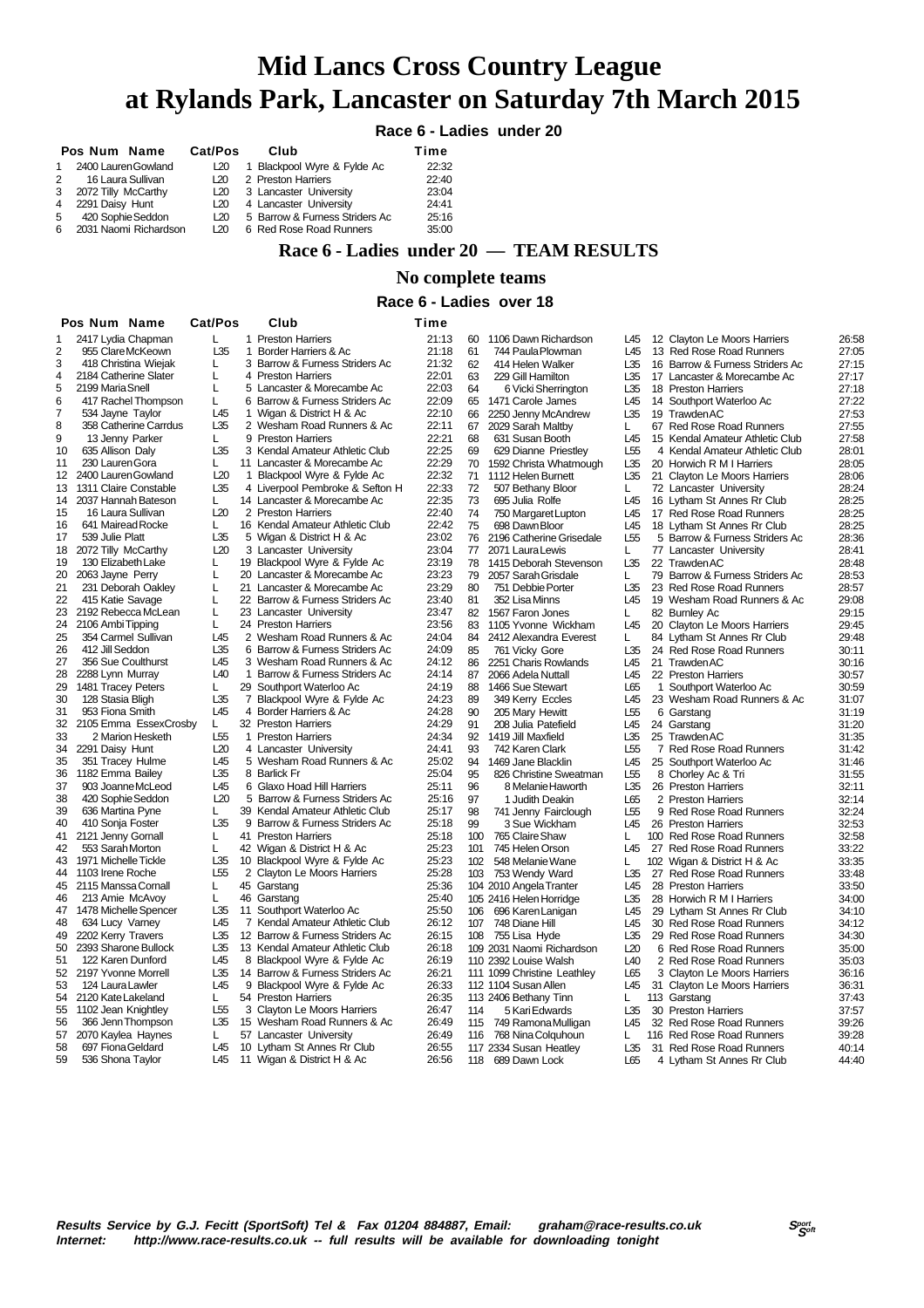# **Race 6 - Ladies over 18 — TEAM RESULTS**

**NOTE: Unattached and non-counters are DELETED before teams are calculated**

| 1 Preston Harriers                | 14 — 1 Lydia Chapman     | 4 Catherine Slater   | 9 Jenny Parker         |
|-----------------------------------|--------------------------|----------------------|------------------------|
| 2 Lancaster & Morecambe Ac        | $30 - 5$ Maria Snell     | 11 Lauren Gora       | 14 Hannah Bateson      |
| 3 Barrow & Furness Striders Ac    | 31 - 3 Christina Wiejak  | 6 Rachel Thompson    | 22 Katie Savage        |
| 4 Wesham Road Runners & Ac        | 60 - 8 Catherine Carrdus | 25 Carmel Sullivan   | 27 Sue Coulthurst      |
| 5 Blackpool Wyre & Fylde Ac       | 61 - 12 Lauren Gowland   | 19 Elizabeth Lake    | 30 Stasia Bligh        |
| 6 Kendal Amateur Athletic Club    | $65 - 10$ Allison Daly   | 16 Mairead Rocke     | 39 Martina Pyne        |
| 7 Wigan & District H & Ac         | $66 - 7$ Jayne Taylor    | 17 Julie Platt       | 42 Sarah Morton        |
| 8 Preston Harriers                | 71 — 15 Laura Sullivan   | 24 Ambi Tipping      | 32 Emma Essex Crosby   |
| 9 Lancaster University            | $75 - 18$ Tilly McCarthy | 23 Rebecca McLean    | 34 Daisy Hunt          |
| 10 Barrow & Furness Striders 'B'  | $92 - 26$ Jill Seddon    | 28 Lynn Murray       | 38 Sophie Seddon       |
| 11 Lancaster & Morecambe Ac 'B'   | $104 - 20$ Jayne Perry   | 21 Deborah Oakley    | 63 Gill Hamilton       |
| 12 Southport Waterloo Ac          | 141 - 29 Tracey Peters   | 47 Michelle Spencer  | 65 Carole James        |
| 13 Blackpool Wyre & Fylde Ac 'B'  | 147 - 43 Michelle Tickle | 51 Karen Dunford     | 53 Laura Lawler        |
| 14 Clayton Le Moors Harriers      | 159 — 44 Irene Roche     | 55 Jean Knightley    | 60 Dawn Richardson     |
| 15 Kendal Amateur Athletic Cl 'B' | $166 - 48$ Lucy Varney   | 50 Sharone Bullock   | 68 Susan Booth         |
| 16 Wesham Road Runners & Ac 'B'   | 172 - 35 Tracey Hulme    | 56 Jenn Thompson     | 81 Lisa Minns          |
| 17 Garstang                       | 181 — 45 Manssa Cornall  | 46 Amie McAvoy       | 90 Mary Hewitt         |
| 18 Red Rose Road Runners          | 202 - 61 Paula Plowman   | 67 Sarah Maltby      | 74 Margaret Lupton     |
| 19 Lytham St Annes Rr Club        | $206 - 58$ Fiona Geldard | 73 Julia Rolfe       | 75 Dawn Bloor          |
| 20 Lancaster University<br>Έ      | 206 — 57 Kaylea Haynes   | 72 Bethany Bloor     | 77 Laura Lewis         |
| 21 Trawden AC                     | 230 - 66 Jenny McAndrew  | 78 Deborah Stevenson | 86 Charis Rowlands     |
| 'В'<br>22 Red Rose Road Runners   | $258 - 80$ Debbie Porter | 85 Vicky Gore        | 93 Karen Clark         |
| 23 Clayton Le Moore Harriere 'R'  | 265  — 71 Halan Rumatt   | 83 Vyonna Wickham    | 111 Chrieting Loathlov |

- 
- 
- 23 Clayton Le Moors Harriers 'B' 265 71 Helen Burnett 83 Yvonne Wickham 111 Christine Leathley<br>24 Lytham St Annes Rr Club 'B' 308 84 Alexandra Everest 106 Karen Lanigan 118 Dawn Lock

 **Race 6 - Ladies over 35 — TEAM RESULTS**

## **NOTE: Unattached and non-counters are DELETED before teams are calculated**

# **Race 6 - Ladies over 45 — TEAM RESULTS**

17 Sanct Water Water 28 Sue Stewart 28 Jane Blacklin<br>178 — 17 Carole James 28 Sue Stewart 33 Jane Blacklin<br>110 — 25 Yvonne Wickham 42 Christine Leathley 43 Susan Allen

### **NOTE: Unattached and non-counters are DELETED before teams are calculated**

- 1 Wesham Road Runners & Ac 11 2 Carmel Sullivan 3 Sue Coulthurst 6 Tracey Hulme<br>2 Clayton Le Moors Harriers 35 8 Irene Roche 12 Jean Knightley 15 Dawn Richardson
- 2 Clayton Le Moors Harriers 35 8 Irene Roche 12 Jean Knightley 15 Dawn Richardson
- 3 Kendal Amateur Athletic Club  $46 9$  Lucy Varney 18 Susan Booth 19 Dianne Priestley<br>
4 Lytham St Annes Rr Club 55 13 Fiona Geldard 20 Julia Rolfe 22 Dawn Bloor<br>
5 Preston Harriers 67 5 Marion Hesketh 27 Adela Nuttall
- 4 Lytham St Annes Rr Club 55 13 Fiona Geldard 20 Julia Rolfe 22 Dawn Bloor 5 Preston Harriers 67 5 Marion Hesketh 27 Adela Nuttall 35 Judith Deakin
- 
- 
- 6 Red Rose Road Runners 69 16 Paula Plowman 21 Margaret Lupton 32 Karen Clark<br>
7 Southport Waterloo Ac 78 17 Carole James 28 Sue Stewart 33 Jane Blacklin<br>
8 Clayton Le Moors Harriers 'B' 110 25 Yvonne Wickham 42 Chri
- 8 Clayton Le Moors Harriers 'B' 110 25 Yvonne Wickham 42 Christine Leathley 43 Susan All<br>9 Red Rose Road Runners 'B' 115 36 Jenny Fairclough 38 Helen Orson 41 Diane Hill
- 
- 

115 - 36 Jenny Fairclough

1 Clayton Le Moors Harriers 17 — 2 Irene Roche 3 Jean Knightley 12 Christine Leathley

## **Race 6 - Ladies over 65 — TEAM RESULTS**

 **Race 6 - Ladies over 55 — TEAM RESULTS**

## **No complete teams**

**NOTE: Unattached and non-counters are DELETED before teams are calculated**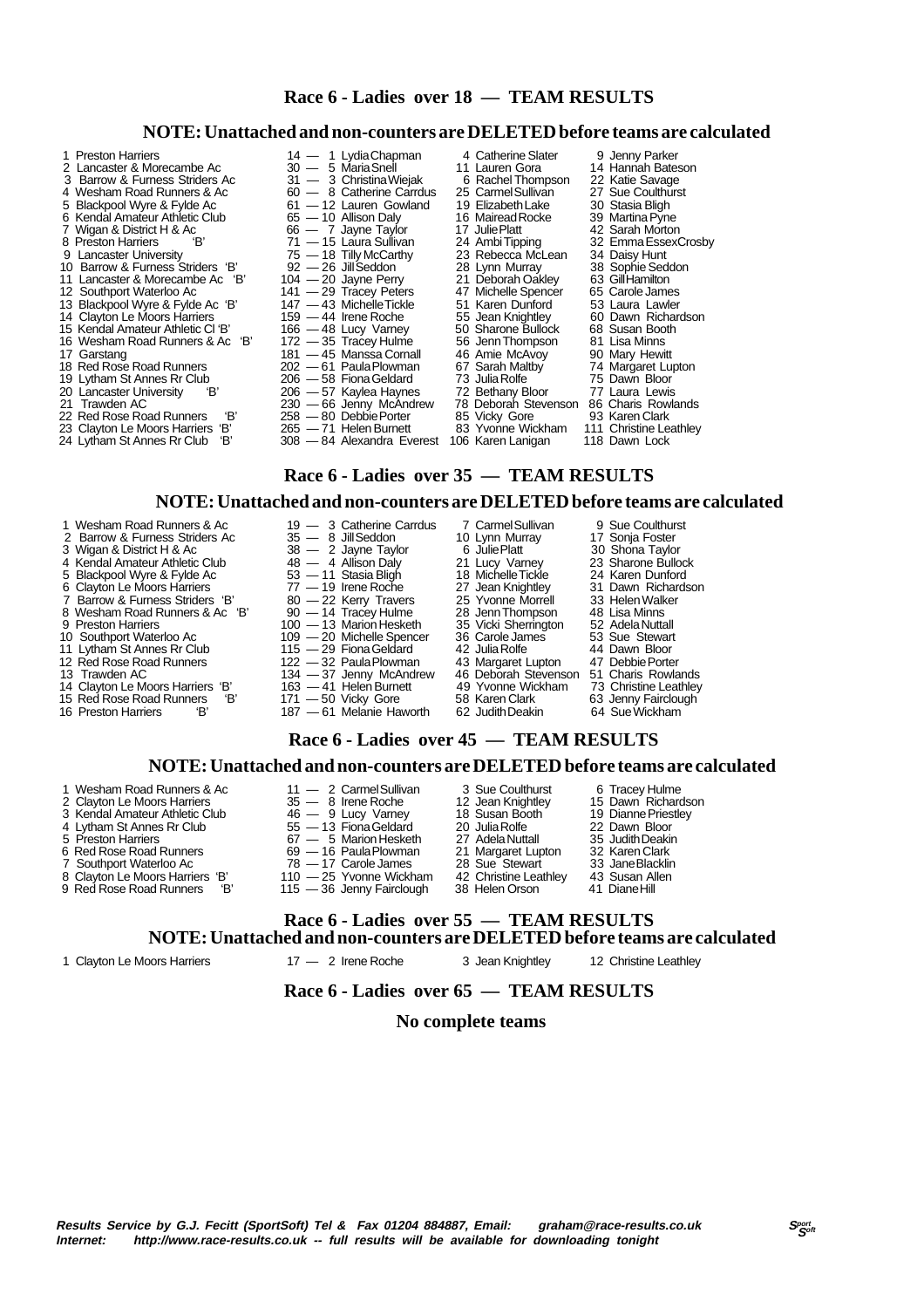# **Mid Lancs Cross Country League at Rylands Park, Lancaster on Saturday 7th March 2015**

 **Senior Men — FINAL RESULTS (\$=non-counter)**

|          | Pos Num Name                                  | Cat/Pos                |              | Club                                                     | Time           |            |                                                    |                                    |    |                                                             |                |
|----------|-----------------------------------------------|------------------------|--------------|----------------------------------------------------------|----------------|------------|----------------------------------------------------|------------------------------------|----|-------------------------------------------------------------|----------------|
| 1        | 452 Phil Waite                                |                        |              | Barrow & Furness Striders Ac                             | 30:03          | 85         | 1894 Peter Sagar                                   | V50                                |    | 16 Hyndburn AC                                              | 36:26          |
| 2        | 1522 Matt Thompson                            | V40                    | 1            | Southport Waterloo Ac                                    | 30:21          | 86         | 2415 Gary Bradley                                  | V50                                |    | 17 Barlick Fr                                               | 36:27          |
| 3        | 73 Gethin Butler                              | V40                    |              | 2 Preston Harriers                                       | 30:33          | 87         | 2426 Stephen Bonsu                                 |                                    |    | <b>Preston Harriers</b>                                     | 36:33          |
| 4<br>5   | 2347 Callum Grant<br>2399 Abraham Afeworki    | U20                    |              | 1 Liverpool Harriers & Ac<br>Wigan & District H & Ac     | 30:45<br>30:59 | 88<br>89   | 2034 Peter Twigg<br>877 Phil Iddon                 | V40                                |    | 24 Lancaster & Morecambe Ac<br>V40 25 Chorley Ac & Tri      | 36:37<br>36:39 |
| 6        | 1209 Ian Livesey                              |                        |              | <b>Barlick Fr</b>                                        | 31:04          | 90         | 2402 Danny Boullt                                  |                                    |    | Barrow & Furness Striders Ac                                | 36:41          |
| 7        | 730 Joe Greenwood                             |                        |              | Lytham St Annes Rr Club                                  | 31:10          | 91         | 221 Richard Jones                                  |                                    |    | Garstang                                                    | 36:45          |
| 8        | 2112 Mark Chippendale                         | V40                    |              | 3 Blackburn Harriers & Ac                                | 31:14          | 92         | 57 Kevin Hesketh                                   | V60                                |    | 3 Preston Harriers                                          | 36:49          |
| 9        | 1524 David Hamilton                           | V40                    |              | 4 Southport Waterloo Ac                                  | 31:17          | 93         | 402 Steve Myerscough                               | V40                                |    | 26 Wesham Road Runners & Ac                                 | 36:56          |
| 10       | 2422 Ciaran Walsh                             |                        |              | Southport Waterloo Ac                                    | 31:20          | 94         | 657 John Jones                                     | V <sub>50</sub>                    |    | 18 Kendal Amateur Athletic Club                             | 37:02          |
| 11<br>12 | 2148 Ryan Stevenson<br>441 Pat Miller         | V40                    |              | Horwich R M I Harriers<br>5 Barrow & Furness Striders Ac | 31:37<br>31:49 | 95<br>96   | 515 Nicholas Barton<br>2960 \$Paul Sparrow         | V45                                |    | Lancaster University<br>2 Unattached                        | 37:05<br>37:19 |
| 13       | 2409 Quentin Gratrik                          | V40                    |              | 6 Kendal Amateur Athletic Club                           | 31:58          | 97         | 650 Mike Walsh                                     | V60                                |    | 4 Kendal Amateur Athletic Club                              | 37:21          |
| 14       | 2293 Matthew Walsh                            |                        |              | Thornton-Cleveleys RC                                    | 31:59          | 98         | 2222 Damian Plumb                                  |                                    |    | Barrow & Furness Striders Ac                                | 37:22          |
| 15       | 599 Gary Fitzpatrick                          |                        |              | Wigan & District H & Ac                                  | 32:16          |            | 99 2971 \$Steven Batty                             | V50                                |    | 19 Unattached                                               | 37:27          |
| 16       | 2067 Jack O'Kell                              | U20                    |              | 2 Lancaster University                                   | 32:21          | 100        | 576 Kevin Edwards                                  | V40                                |    | 27 Wigan & District H & Ac                                  | 37:29          |
| 17       | 2973 \$Lee Parrington                         |                        |              | Unattached                                               | 32:24          |            | 101 790 Philip Butler                              | V <sub>50</sub>                    |    | 20 Red Rose Road Runners                                    | 37:31          |
| 18<br>19 | 1212 Stephen Chew<br>1194 Lucas Payne         | V <sub>40</sub>        |              | <b>Barlick Fr</b><br>7 Barlick Fr                        | 32:28<br>32:29 | 103        | 102 2116 Warren Crook<br>922 Graham Pinder         | V <sub>50</sub><br>V50             |    | 21 Chorley Ac & Tri<br>22 Glaxo Hoad Hill Harriers          | 37:32<br>37:34 |
| 20       | 575 Andrew Ratcliffe                          | V40                    |              | 8 Wigan & District H & Ac                                | 32:29          |            | 104 569 Andrew Eccles                              | V <sub>50</sub>                    |    | 23 Wigan & District H & Ac                                  | 37:37          |
| 21       | 289 Mark Leadbeater                           |                        |              | Lancaster & Morecambe Ac                                 | 32:44          |            | 105 2153 John Wilcock                              | V <sub>50</sub>                    |    | 24 Clayton Le Moors Harriers                                | 37:39          |
| 22       | 86 Richard Smith                              |                        |              | <b>Preston Harriers</b>                                  | 32:49          |            | 106 1612 Doug Fleming                              | V <sub>50</sub>                    |    | 25 Horwich R M I Harriers                                   | 37:42          |
| 23       | 503 Andy Fairbairn                            |                        |              | Thornton-Cleveleys RC                                    | 32:54          |            | 107 217 Graham Tagg                                | V40                                |    | 28 Garstang                                                 | 37:43          |
| 24       | 2212 William Sisson                           |                        |              | Kendal Amateur Athletic Club                             | 32:56          |            | 108 2424 Paul Caine                                |                                    |    | Glaxo Hoad Hill Harriers                                    | 37:50          |
| 25       | 988 Tom Nicolson                              |                        |              | Border Harriers & Ac<br>Wigan & District H & Ac          | 33:00          |            | 109 573 David Waddington                           | V50                                |    | 26 Wigan & District H & Ac                                  | 37:56          |
| 26<br>27 | 605 Howard Avery<br>2305 Kevin Davies         | V <sub>50</sub>        |              | 1 Clayton Le Moors Harriers                              | 33:05<br>33:05 |            | 110 2119 Jeffrey Pickup<br>111 811 Chris Brown     | V60                                |    | 5 Clayton Le Moors Harriers<br><b>Red Rose Road Runners</b> | 37:59<br>38:00 |
| 28       | 70 Neil McDonald                              | V40                    |              | 9 Preston Harriers                                       | 33:22          |            | 112 1989 Ronald Hummelink                          |                                    |    | Lancaster & Morecambe Ac                                    | 38:05          |
| 29       | 401 Lee Barlow                                | V40                    |              | 10 Wesham Road Runners & Ac                              | 33:26          |            | 113 1895 David Moynihan                            | V40                                |    | 29 Hyndburn AC                                              | 38:06          |
| 30       | 525 Tom Greaves                               | U20                    |              | 3 Lancaster University                                   | 33:27          |            | 114 875 Darran Bowles                              | V40                                |    | 30 Chorley Ac & Tri                                         | 38:13          |
| 31       | 2367 Dan Hughes                               |                        |              | <b>Red Rose Road Runners</b>                             | 33:30          |            | 115 717 Terry Hellings                             | V <sub>60</sub>                    |    | 6 Lytham St Annes Rr Club                                   | 38:18          |
| 32       | 1155 George Pier                              | U20                    |              | 4 Clayton Le Moors Harriers                              | 33:39          |            | 116 1148 Peter Booth                               | V60                                |    | 7 Clayton Le Moors Harriers                                 | 38:21          |
| 33<br>34 | 1546 Alex Waddelove<br>729 Thomas Howarth     |                        |              | Southport Waterloo Ac<br>Lytham St Annes Rr Club         | 33:44<br>33:50 |            | 117 787 Philip Davidson<br>118 1509 Matt Nelson    | V <sub>50</sub><br>V <sub>50</sub> |    | 27 Red Rose Road Runners                                    | 38:24<br>38:27 |
| 35       | 2372 Robert Walsh                             |                        |              | V40 11 Chorley Ac & Tri                                  | 33:51          | 119        | 514 Nick Bell                                      |                                    |    | 28 Southport Waterloo Ac<br>Lancaster University            | 38:29          |
| 36       | 2391 Calvin Routledge                         | V40                    |              | 12 Lancaster & Morecambe Ac                              | 33:53          | 120        | 379 John Bertenshaw                                | V <sub>50</sub>                    |    | 29 Wesham Road Runners & Ac                                 | 38:31          |
| 37       | 925 Gary Dover                                | V <sub>50</sub>        |              | 2 Glaxo Hoad Hill Harriers                               | 33:53          | 121        | 437 Graham Dacre                                   | V <sub>50</sub>                    |    | 30 Barrow & Furness Striders Ac                             | 38:33          |
| 38       | 1536 Matthew Goddard                          |                        |              | Southport Waterloo Ac                                    | 33:59          |            | 122 1526 Neil Silcock                              | V40                                |    | 31 Southport Waterloo Ac                                    | 38:37          |
| 39       | 2068 Danni Tarrant                            |                        |              | Lancaster University                                     | 34:02          | 123        | 596 Gary Wane                                      |                                    |    | Wigan & District H & Ac                                     | 38:42          |
| 40<br>41 | 974 Stuart Windsor                            | V <sub>50</sub>        |              | V40 13 Border Harriers & Ac<br>3 Red Rose Road Runners   | 34:03          |            | 124 224 Simon Gora                                 |                                    |    | Garstang                                                    | 38:45          |
| 42       | 2586 Stephen Woodruff<br>449 James Jordan     |                        |              | Barrow & Furness Striders Ac                             | 34:04<br>34:09 | 126        | 125 2413 Mick Edge<br>881 Jonathan Burgess         | V50<br>V40                         |    | 31 Wesham Road Runners & Ac<br>32 Chorley Ac & Tri          | 38:59<br>39:06 |
| 43       | 1997 James Edwards                            |                        |              | Lancaster & Morecambe Ac                                 | 34:11          | 127        | 391 Christopher Moss                               | V <sub>50</sub>                    |    | 32 Wesham Road Runners & Ac                                 | 39:12          |
| 44       | 2129 Richard Stevenson                        |                        |              | Clayton Le Moors Harriers                                | 34:11          | 128        | 499 Ben Brennan                                    | V40                                |    | 33 Thornton-Cleveleys RC                                    | 39:15          |
| 45       | 971 Daniel Ibotson                            |                        |              | V40 14 Border Harriers & Ac                              | 34:19          |            | 129 2009 Andrew Tranter                            | V40                                |    | 34 Preston Harriers                                         | 39:17          |
| 46       | 2279 Sam Swindells                            |                        |              | <b>Preston Harriers</b>                                  | 34:24          |            | 130 2135 Michael Brennand                          | V40                                |    | 35 Preston Harriers                                         | 39:30          |
| 47<br>48 | 2403 John Sprackland<br>665 Stephen Potter    | V <sub>50</sub>        |              | 4 Southport Waterloo Ac<br>Kendal Amateur Athletic Club  | 34:32<br>34:33 |            | 131 2087 Andy Quinn                                | V40<br>V45                         |    | 36 Clayton Le Moors Harriers<br>3 Red Rose Road Runners     | 39:35<br>39:40 |
| 49       | 2100 Michael Doherty                          | V40                    |              | 15 Glaxo Hoad Hill Harriers                              | 34:36          |            | 132 2404 Mark McCrea<br>133 661 Stephen Roberts    | V40                                |    | 37 Kendal Amateur Athletic Club                             | 39:59          |
| 50       | 1518 Peter Roome                              | V <sub>50</sub>        |              | 5 Southport Waterloo Ac                                  | 34:37          |            | 134 2411 Patrick Finn                              | V <sub>50</sub>                    |    | 33 Kendal Amateur Athletic Club                             | 40:12          |
| 51       | 519 Andrew Crickmore                          |                        |              | Lancaster University                                     | 34:39          | 135        | 384 Nigel Shepherd                                 | V <sub>50</sub>                    |    | 34 Wesham Road Runners & Ac                                 | 40:20          |
| 52       | 530 Ben Francis                               | U <sub>20</sub>        |              | 5 Lancaster University                                   | 34:40          |            | 136 2396 Lewis Hughes                              |                                    |    | Lancaster University                                        | 40:22          |
| 53       | 572 David Collins                             | V <sub>50</sub>        |              | 6 Wigan & District H & Ac                                | 34:44          |            | 137 1607 Gordon Stone                              | V50                                |    | 35 Horwich R M I Harriers                                   | 40:24          |
| 54<br>55 | 584 Mike Harris<br>2414 Michael Smith         | V40                    |              | 16 Wigan & District H & Ac<br><b>Preston Harriers</b>    | 34:45<br>34:47 |            | 138 2405 Michael Cunningham<br>139 2054 Peter Hall | V50<br>V70                         |    | 36 Southport Waterloo Ac<br>1 Barrow & Furness Striders Ac  | 40:25<br>40:36 |
| 56       | 2397 Vincent O'Sullivan                       |                        |              | Lancaster University                                     | 34:57          |            | 140 2389 Jason Pier                                | V40                                |    | 38 Clayton Le Moors Harriers                                | 40:42          |
| 57       | 2423 Richard Eaves                            |                        |              | V40 17 Blackpool Wyre & Fylde Ac                         | 35:01          | 141        | 377 Alan Glasgow                                   | V60                                |    | 8 Wesham Road Runners & Ac                                  | 40:49          |
| 58       | 795 Stu Cann                                  | V <sub>50</sub>        | 7            | Red Rose Road Runners                                    | 35:02          |            | 142 2408 Graham Hodgson                            | V50                                |    | 37 Lancaster & Morecambe Ac                                 | 41:03          |
| 59       | 1513 Neil Adshead                             | V <sub>50</sub>        |              | 8 Southport Waterloo Ac                                  | 35:03          |            | 143 2206 David Scott                               | V70                                |    | 2 Clayton Le Moors Harriers                                 | 41:10          |
| 60       | 524 Tom Walker                                |                        |              | Lancaster University                                     | 35:04          |            | 144 821 Barry Wheeler                              |                                    |    | Red Rose Road Runners                                       | 41:58          |
| 61<br>62 | 934 Andy Jackson<br>2398 Stephen Sheldon      | V40                    |              | 18 Glaxo Hoad Hill Harriers<br>Wigan & District H & Ac   | 35:05<br>35:09 | 145        | 801 Ian Wharton<br>146 2149 Andrew Howarth         | V40<br>V <sub>50</sub>             |    | 39 Red Rose Road Runners<br>38 Clayton Le Moors Harriers    | 42:00<br>42:02 |
| 63       | 726 Neil Tate                                 |                        |              | Lytham St Annes Rr Club                                  | 35:18          |            | 147 2080 Simon Scarr                               | V <sub>50</sub>                    |    | 39 Blackpool Wyre & Fylde Ac                                | 42:15          |
| 64       | 1150 John Roche                               | V <sub>50</sub>        |              | 9 Clayton Le Moors Harriers                              | 35:22          |            | 148 225 Chris Airey                                |                                    |    | Garstang                                                    | 42:16          |
| 65       | 2974 \$Steven Worsley                         | V <sub>50</sub>        |              | 10 Inverness Harriers                                    | 35:25          |            | 149 2130 Dugald McCallum                           | V60                                |    | 9 Clayton Le Moors Harriers                                 | 42:25          |
| 66       | 2410 Michael McNeill                          |                        |              | Thornton-Cleveleys RC                                    | 35:27          | 150        | 59 Michael Brown                                   | V <sub>50</sub>                    |    | 40 Preston Harriers                                         | 42:29          |
| 67       | 2351 John Tredgett                            | V <sub>50</sub>        |              | 11 Kendal Amateur Athletic Club                          | 35:28          | 151        | 791 Frank Nightingale                              | V <sub>50</sub>                    | 41 | Red Rose Road Runners                                       | 42:45          |
| 68<br>69 | 967 Kevin Hull<br>2141 Michael Hogan          | V <sub>50</sub><br>V40 |              | 12 Border Harriers & Ac<br>19 Clayton Le Moors Harriers  | 35:33<br>35:48 | 152        | 807 Anthony Murphy<br>153 2297 Richard Starkie     | V40<br>V45                         |    | 40 Red Rose Road Runners<br>4 Barlick Fr                    | 42:52<br>43:06 |
| 70       | 1193 Derek Walkden                            | V40                    |              | 20 Barlick Fr                                            | 35:53          |            | 154 2123 Mike Pent                                 | V <sub>50</sub>                    |    | 42 Lancaster & Morecambe Ac                                 | 43:11          |
| 71       | 438 Ian Sadler                                | V40                    |              | 21 Barrow & Furness Striders Ac                          | 35:54          |            | 155 1190 Robert Jackson                            | V <sub>50</sub>                    |    | 43 Barlick Fr                                               | 43:20          |
| 72       | 939 Cian Nutt                                 |                        |              | Glaxo Hoad Hill Harriers                                 | 35:59          |            | 156 2425 Bill Hardman                              | V <sub>50</sub>                    |    | 44 Garstang                                                 | 43:38          |
| 73       | 2142 David McGuigan                           |                        |              | Kendal Amateur Athletic Club                             | 36:02          | 157        | 375 Phil Leaver                                    | V60                                |    | 10 Wesham Road Runners & Ac                                 | 43:53          |
| 74       | 2421 John Sear                                | V40                    |              | 22 Lancaster & Morecambe Ac                              | 36:04          |            | 158 2006 Jon Royle                                 | V40                                |    | 41 Red Rose Road Runners                                    | 43:58          |
| 75<br>76 | 2420 Paul Tynan<br>376 John Collier           | V50<br>V60             | $\mathbf{1}$ | 13 Lancaster & Morecambe Ac<br>Wesham Road Runners & Ac  | 36:05<br>36:06 | 159        | 163 Alan Wilkinson<br>160 2150 George Parrington   | V60<br>V60                         |    | 11 Blackpool Wyre & Fylde Ac<br>12 Lancaster & Morecambe Ac | 44:05<br>44:06 |
| 77       | 1506 Rob Johnson                              | V <sub>50</sub>        |              | 14 Southport Waterloo Ac                                 | 36:12          |            | 161 2419 David Cockell                             | L                                  |    | 1 Barlick Fr                                                | 44:12          |
| 78       | 716 Graham Webster                            | V60                    |              | 2 Lytham St Annes Rr Club                                | 36:12          |            | 162 374 Peter Bartlett                             | V60                                |    | 13 Wesham Road Runners & Ac                                 | 44:27          |
| 79       | 2407 Marcus Payne                             | V45                    | $\mathbf{1}$ | <b>Barlick Fr</b>                                        | 36:13          |            | 163 1510 Gareth Williams                           | V <sub>50</sub>                    |    | 45 Southport Waterloo Ac                                    | 44:33          |
| 80       | 602 Paul Platt                                |                        |              | Wigan & District H & Ac                                  | 36:15          | 164        | 794 Andy Speer                                     | V <sub>50</sub>                    |    | 46 Red Rose Road Runners                                    | 44:56          |
| 81       | 941 Tom Southward                             |                        |              | Glaxo Hoad Hill Harriers                                 | 36:16          | 165        | 58 Phil Lakeland                                   | V <sub>50</sub>                    |    | 47 Preston Harriers                                         | 45:15          |
| 82<br>83 | 931 Jeffrey Chadwick<br>1613 Garry Chadderton | V40<br>V50             |              | 23 Glaxo Hoad Hill Harriers<br>15 Horwich R M I Harriers | 36:19<br>36:20 | 166<br>167 | 372 Dave Waywell<br>165 Peter Gibson               | V70<br>V60                         |    | 3 Wesham Road Runners & Ac<br>14 Blackpool Wyre & Fylde Ac  | 45:17<br>45:20 |
| 84       | 666 Christopher Snell                         |                        |              | Kendal Amateur Athletic Club                             | 36:22          | 168        | 171 Jeffrey Wright                                 | V <sub>50</sub>                    |    | 48 Blackpool Wyre & Fylde Ac                                | 46:25          |

**Results Service by G.J. Fecitt (SportSoft) Tel & Fax 01204 884887, Email: graham@race-results.co.uk S<sup>port</sup>on S<sup>port</sup>on Constant Constant Constant Constant Constant Constant Constant Constant Constant Property Internet: h** http://www.race-results.co.uk -- full results will be available for downloading tonight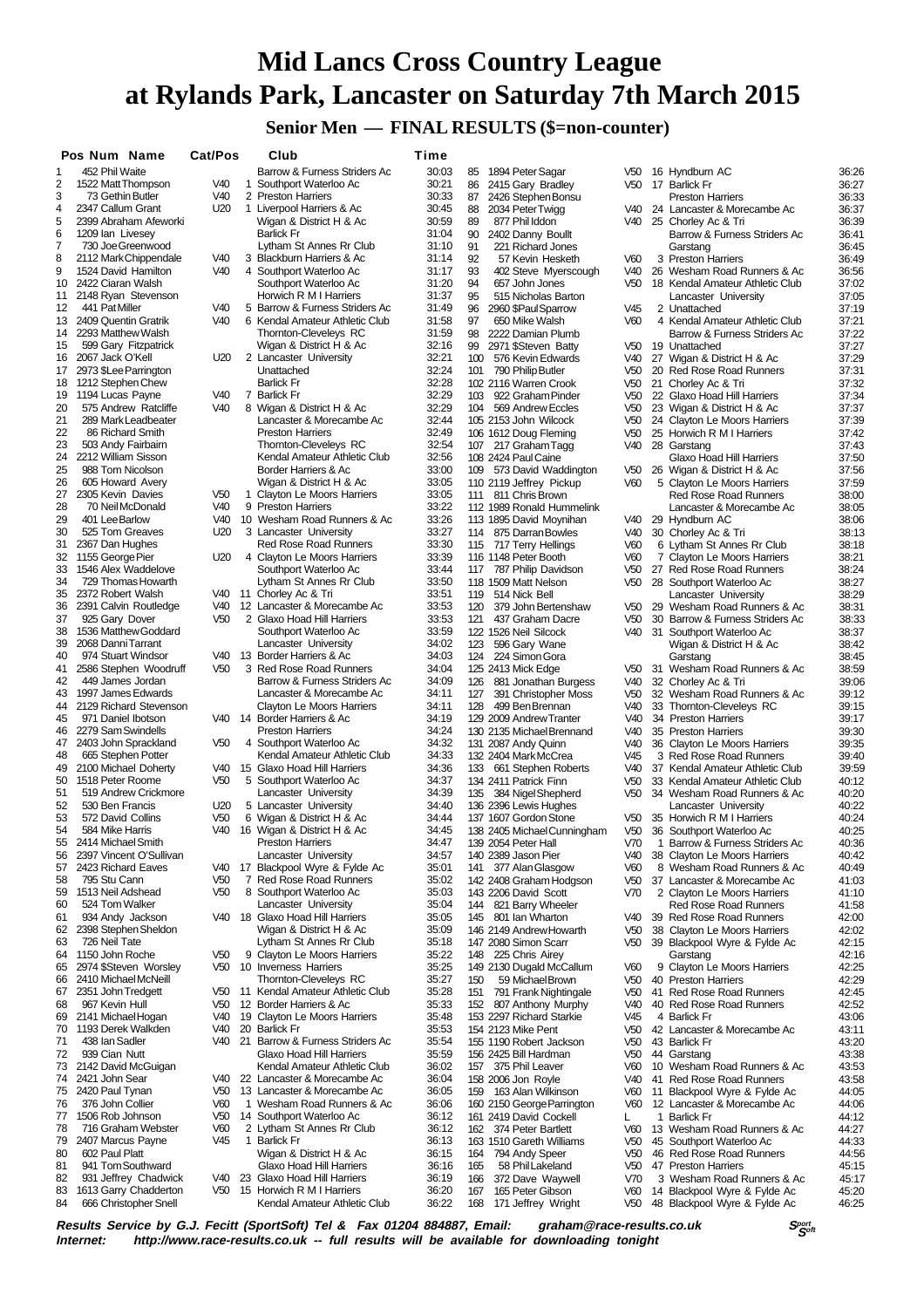| 169 2050 Richard Lawson<br>170 721 Greg Oulton<br>171 1192 James Stead<br>172 861 Phil McCullaugh<br>173 1198 Robert Whipp | V70 4 Clayton Le Moors Harriers<br>V40 42 Lytham St Annes Rr Club<br>V40 43 Barlick Fr<br>V50 49 Chorley Ac & Tri<br>V40 44 Barlick Fr<br>V55 | 176 158 John Winters<br>46:28<br>46:41<br>976 Andrew Field<br>177<br>856 Adrian Smith<br>46:46<br>178<br>48:00<br>48:42 | V70 5 Blackpool Wyre & Fylde Ac<br>Border Harriers & Ac<br>V60 15 Chorley Ac & Tri | 52:23<br>52:36<br>59:07 |
|----------------------------------------------------------------------------------------------------------------------------|-----------------------------------------------------------------------------------------------------------------------------------------------|-------------------------------------------------------------------------------------------------------------------------|------------------------------------------------------------------------------------|-------------------------|
| 174 2401 Ben Higginson<br>175 568 Michael Dutton                                                                           | 1 Preston Harriers<br>V50 50 Wigan & District H & Ac                                                                                          | 48:58<br>50:23                                                                                                          |                                                                                    |                         |

# **Senior Men — TEAM RESULTS**

### **NOTE: Unattached and non-counters are DELETED before teams are calculated**

| 1 Southport Waterloo Ac         | 136 — 2 MattThompson     | 9 DavidHamilton     | 10 CiaranWalsh      | 32 AlexWaddelove     | 37 MatthewGoddard   | 46 JohnSprackland     |
|---------------------------------|--------------------------|---------------------|---------------------|----------------------|---------------------|-----------------------|
| 2 Wigan & District H & Ac       | 169 — 5 Abraham Afeworki | 15 GaryFitzpatrick  | 19 Andrew Ratcliffe | 25 HowardAvery       | 52 DavidCollins     | 53 MikeHamis          |
| 3 Preston Harriers              | $235 - 3$ Gethin Butler  | 21 RichardSmith     | 27 NeilMcDonald     | 45 SamSwindells      | 54 MichaelSmith     | 85 StephenBonsu       |
| 4LancasterUniversity            | $239 - 16$ JackO'Kell    | 29 TomGreaves       | 38 DanniTarrant     | 50 AndrewCrickmore   | 51 BenFrancis       | 55 VincentO'Sullivan  |
| 5 Barlick Fr                    | $270 - 6$ lan Livesev    | 17 StephenChew      | 18 LucasPayne       | 68 DerekWalkden      | 77 MarcusPayne      | 84 GaryBradley        |
| 6 Kendal Amateur Athletic Club  | 301 - 13 Quentin Gratrik | 23 WilliamSisson    | 47 StephenPotter    | 65 JohnTredgett      | 71 DavidMcGuigan    | 82 ChristopherSnell   |
| 7Barrow&FumessStridersAc        | $306 - 1$ PhilWaite      | 12 PatMiller        | 41 JamesJordan      | 69 lanSadler         | 88 DannyBoullt      | 95 DamianPlumb        |
| 8Lancaster&MorecambeAc          | 328 - 20 MarkLeadbeater  | 35 Calvin Routledge | 42 James Edwards    | 72 JohnSear          | 73 PaulTynan        | 86 PeterTwigg         |
| 9 Clayton LeMoors Harriers      | 331 - 26 KevinDavies     | 31 GeorgePier       | 43 RichardStevenson | 63 JohnRoche         | 67 MichaelHogan     | 101 John Wilcock      |
| 10 Glaxo Hoad Hill Harriers     | $373 - 36$ GaryDover     | 48 MichaelDoherty   | 60 AndyJackson      | 70 CianNutt          | 79 TomSouthward     | 80 JeffreyChadwick    |
| 11 Red Rose Road Runners        | $444 - 30$ DanHughes     | 40 StephenWoodruff  | 57 StuCann          | 97 PhilipButler      | 107 ChrisBrown      | 113 PhilipDavidson    |
| 12 Lytham StAnnes RrClub        | $455 - 7$ JoeGreenwood   | 33 ThomasHowarth    | 62 NeilTate         | 76 GrahamWebster     | 111 TerryHellings   | 166 GregOutton        |
| 13 Southport Waterloo Ac 'B'    | 548 - 49 PeterRoome      | 58 NeilAdshead      | 75 RobJohnson       | 114 MattNelson       | 118 NeilSilcock     | 134 MichaelCunningham |
| 14WeshamRoadRunners&Ac          | $553 - 28$ LeeBarlow     | 74 John Collier     | 91 SteveMverscough  | 116 JohnBertenshaw   | 121 MickEdge        | 123 ChristopherMoss   |
| 15 Wigan & District H & Ac 'B'  | 559 - 61 StephenSheldon  | 78 PaulPlatt        | 96 Kevin Edwards    | 100 AndrewEccles     | 105 DavidWaddington | 119 GarWane           |
| 16 Chorley Ac& Tri              | 619 - 34 RobertWalsh     | 87 Phillddon        | 98 WarrenCrook      | 110 DarranBowles     | 122 JonathanBurgess | 168 PhilMcCullaugh    |
| 17 Clayton LeMoors Harriers 'B' | 762 — 106 JeffreyPickup  | 112 PeterBooth      | 127 AndyQuinn       | 136 JasonPier        | 139 DavidScott      | 142 AndrewHowarth     |
| 18 Preston Harriers 'B'         | 818 - 90 KevinHesketh    | 125 AndrewTranter   | 126 MichaelBrennand | 146 MichaelBrown     | 161 PhilLakeland    | 170 BenHigginson      |
| 19 Blackpool Wyre& Fylde Ac     | 853 - 56 RichardEaves    | 143 SimonScarr      | 155 AlanWilkinson   | 163 PeterGibson      | 164 JeffreyWright   | 172 JohnWinters       |
| 20 Red Rose Road Runners 'B'    | 858 - 128 MarkMcCrea     | 140 BanyWheeler     | 141 lanWharton      | 147 FrankNightingale | 148 AnthonyMurphy   | 154 JonRoyle          |

### **Senior Men under 20**

|                | Pos Num Name        | <b>Cat/Pos</b> | Club                            | Time  |
|----------------|---------------------|----------------|---------------------------------|-------|
|                | 1 2347 Callum Grant |                | U20 1 Liverpool Harriers & Ac   | 30:45 |
| 2              | 2067 Jack O'Kell    |                | U20 2 Lancaster University      | 32:21 |
|                | 3 525 Tom Greaves   |                | U20 3 Lancaster University      | 33:27 |
| $\overline{4}$ | 1155 George Pier    |                | U20 4 Clayton Le Moors Harriers | 33:39 |
|                | 5 530 Ben Francis   |                | U20 5 Lancaster University      | 34:40 |

## **Senior Men under 20 — TEAM RESULTS**

### **NOTE: Unattached and non-counters are DELETED before teams are calculated**

1 Lancaster University 10 — 2 Jack O'Kell 3 Tom Greaves 5 Ben Francis

 **Senior Men (Vets) over 40 — TEAM RESULTS**

**NOTE: Unattached and non-counters are DELETED before teams are calculated**

 1 Southport Waterloo Ac 43 — 1 Matt Thompson 4 David Hamilton 18 John Sprackland 20 Peter Roome 2 Glaxo Hoad Hill Harriers 98 — 14 Gary Dover 19 Michael Doherty 26 Andy Jackson 39 Jeffrey Chadwick

- 
- 
- 
- 
- 7 Kendal Amateur Athletic Club 129 6 Quentin Gratrik 28 John Tredgett 47 John Jones 48 Mike Walsh
- 8 Preston Harriers **129 2 Gethin Butler** 10 Neil McDonald 45 Kevin Hesketh 72 Andrew Tranter
- 
- 
- 
- 
- 
- 14 Clayton Le Moors Harriers 'B' 276 58 Jeffrey Pickup 62 Peter Booth 74 Andy Quinn 82 Jason Pier
- 
- 
- 
- 

Lancaster & Morecambe Ac 123 — 13 Calvin Routledge 33 John Sear 34 Paul Tynan 43 Peter Twigg<br>
Kendal Amateur Athletic Club 129 — 6 Quentin Gratrik 28 John Tredgett 47 John Jones 48 Mike Walsh<br>
Preston Harriers 12 Andrew Tr 9 Red Rose Road Runners 153 - 16 Stephen Woodruff 24 Stu Cann 50 Philip Butler 63 Philip Davidson<br>16 Stephen Woodruff 24 Stu Cann 50 Philip Butler 63 Philip Davidson<br>167 - 12 Robert Walsh 14 Phillddon 51 Warren Crook 60 Da 10 Wesham Road Runners & Ac 157 — 11 Lee Barlow 35 John Collier 46 Steve Myerscough 65 John Bertenshaw<br>11 Chorley Ac & Tri 167 — 12 Robert Walsh 44 Phillddon 51 Warren Crook 60 Darran Bowles 11 11 Chorley Ac Barlow 35 John Collier 167 — 11 Lee Barlow 35 John Collier 167 — 12 Robert Walsh 44 Phil Iddon 51 Warren Crook 60 Darran Bowles 184 — 5 PatMiller 32 Ian Sadler 66 Graham Dacre 81 Peter Hall

- 
- 
- 
- 
- 18 Preston Harriers 'B' 380 73 Michael Brennand 90 Michael Brown 104 Phil Lakeland 113 Ben Higginson
- 19 Barlick Fr 'B' 410 93 Richard Starkie 95 Robert Jackson 110 James Stead 112 Robert Whipp

 3 Wigan & District H & Ac 100 — 8 Andrew Ratcliffe 21 David Collins 22 Mike Harris 49 Kevin Edwards 4 Barlick Fr 118 — 7 Lucas Payne 31 Derek Walkden 38 Marcus Payne 42 Gary Bradley Francisco Constitution Contract Constitution Constitution 25 Clayton Le Moors Harriers 120 — 9 Kevin Davies 27 John Roche 30 Michael Hogan 54 John Wilcock<br>5 Clayton Le Moors Harriers 120 — 9 Kevin Davies 27 John Roche 30 M 12 Barrow & Furness Striders Ac at 184 — 5 Pat Miller and 32 Ian Sadler and 66 Graham Dacre 81 Peter Hall<br>13 Southport Waterloo Ac 'B' a 192 — 25 Neil Adshead 36 Rob Johnson 64 Matt Nelson 67 Neil Silcock<br>14 Clayton Le Moo 13 Southport Waterloo Ac 'B' 192 — 25 Neil Adshead 36 Rob Johnson 64 Matt Nelson 67 Neil Silcock 15 Wesham Road Runners & Ac 'B' 299 — 68 Mick Edge 70 Christopher Moss 78 Nigel Shepherd 83 Alan Glasgow 16 Blackpool Wyre & Fylde Ac 316 — 23 Richard Eaves 88 Simon Scarr 99 Alan Wilkinson 106 Peter Gibson 17 Red Rose Road Runners 18' 344 — 75 Mark McCrea 86 Ian Wharton 91 Frank Nightingale 92 Anthony Murphy 17 Red Rose Road Runners 'B' 344 — 75 Mark McCrea 86 Ian Wharton 91 Frank Nightingale 92 Anthony Murph<br>18 Preston Harriers 'B' 380 — 73 Michael Brennand 90 Michael Brown 104 Phil Lakeland 113 Ben Higginson<br>19 Barlick Fr 'B

- 
- 
- 
- -